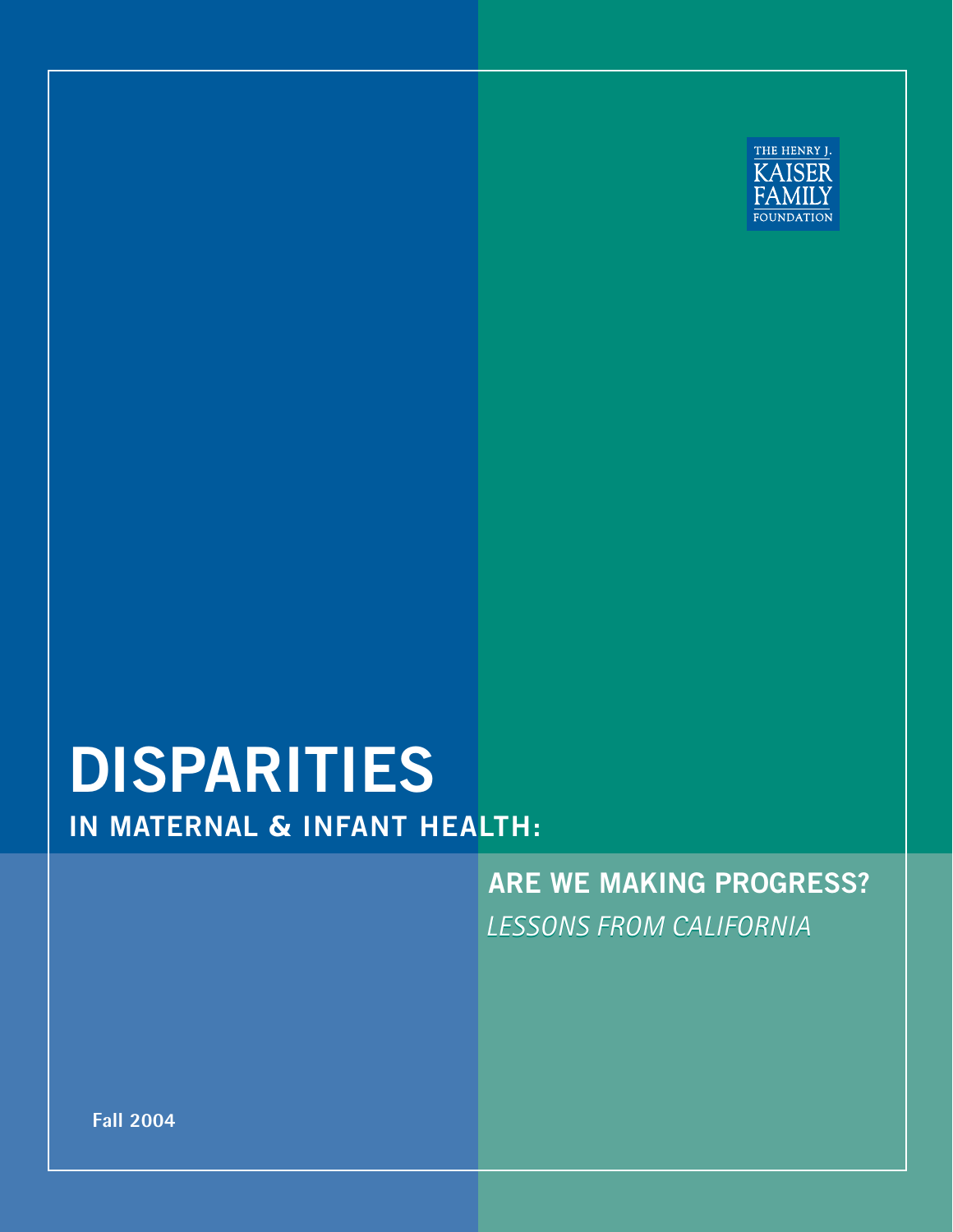## **Disparities In Maternal And Infant Health: Are We Making Progress? Lessons From California**

Prepared by:

Susan Egerter, PhD, Kristen Marchi, MPH, Catherine Cubbin, PhD, and Paula Braveman, MD, MPH **University of California at San Francisco**

with

Alina Salganicoff,Ph.D, Usha R. Ranji, MS **The Henry J. Kaiser Family Foundation**

Fall 2004

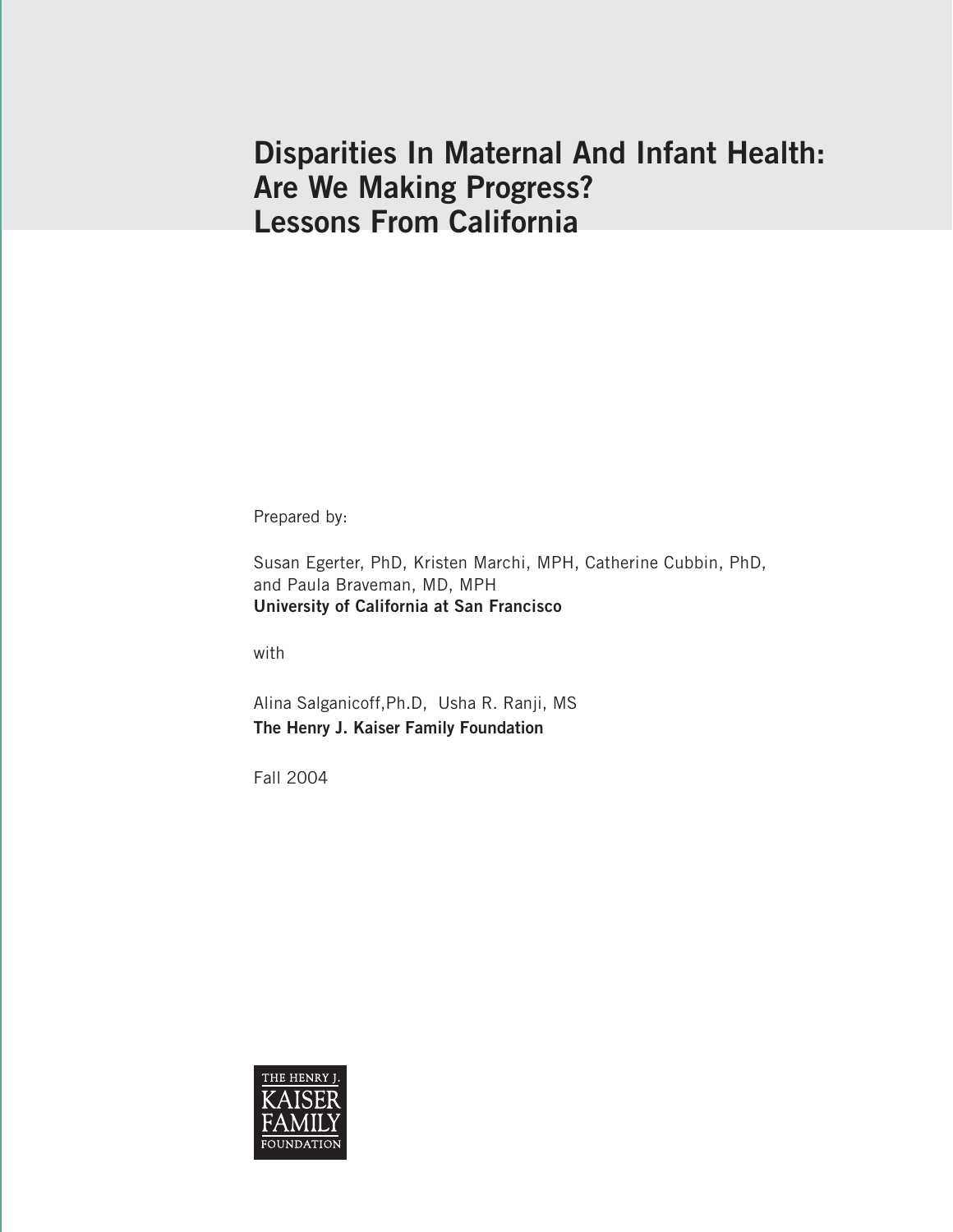#### **ACKNOWLEDGEMENTS**

The research for this report was supported by the Henry J. Kaiser Family Foundation and by the Centers for Disease Control and Prevention (Subaward Agreements TS-0842 and TS-521-16/16).

The Access to Maternity Care (ATM) survey was funded by the Agency for Health Care Policy and Research (R01 HS07910), the California Department of Health Services Maternal and Child Health Branch (contract #91-13489), and the Robert Wood Johnson Foundation (grant #021899). The Maternal and Infant Health Assessment (MIHA) survey is a collaborative effort of the California Department of Health Services Maternal and Child Health Branch (contract #02-25096) and the Department of Family and Community Medicine at the University of California, San Francisco.

We also would like to thank Nicole Wojtal and Jennie Kamen for their assistance with searching the literature and in preparing the graphics.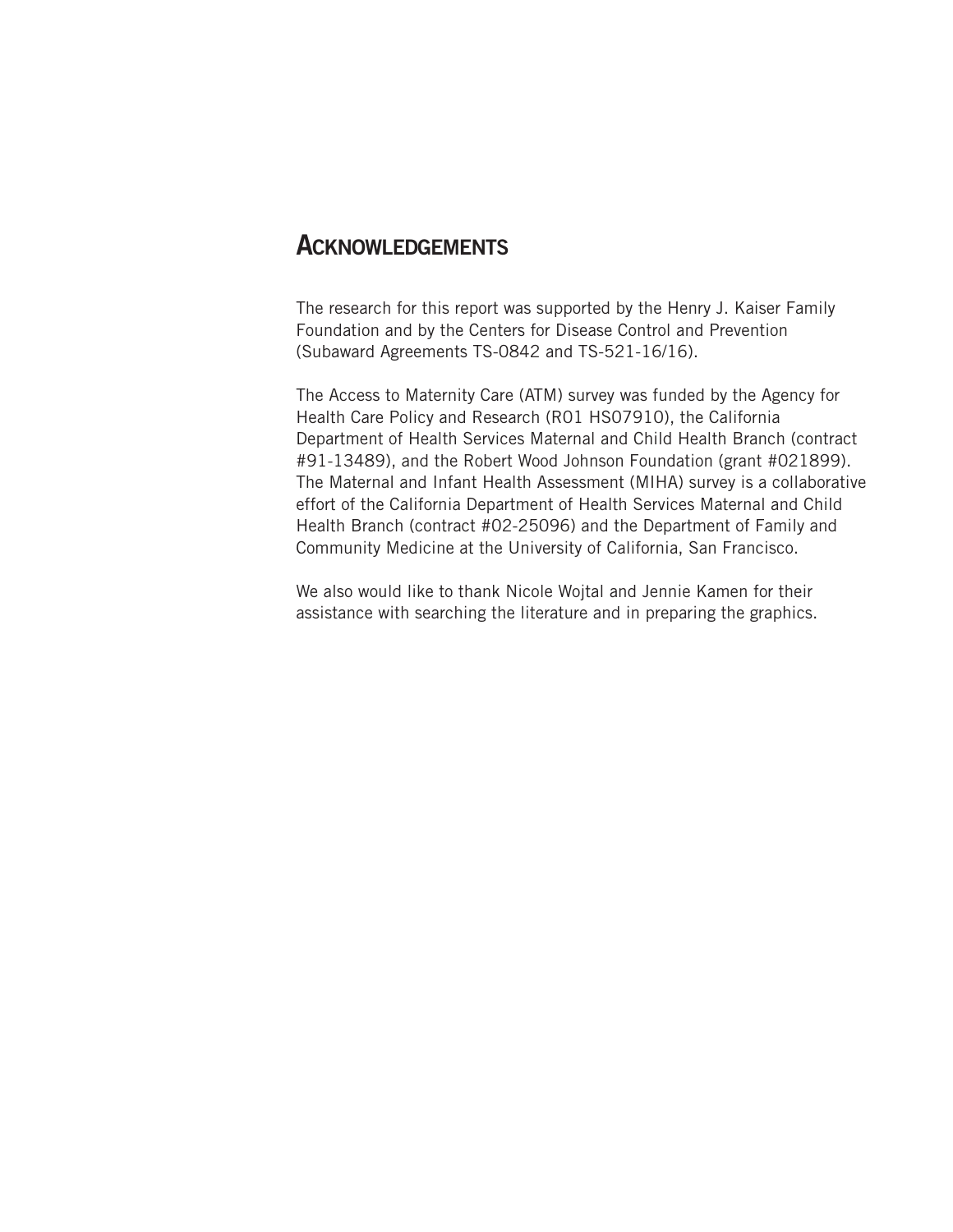## **Table of Contents**

| $\mathbf{L}$ |  |
|--------------|--|
|              |  |
| Ш.           |  |
|              |  |
|              |  |
|              |  |
|              |  |
|              |  |
|              |  |
|              |  |
|              |  |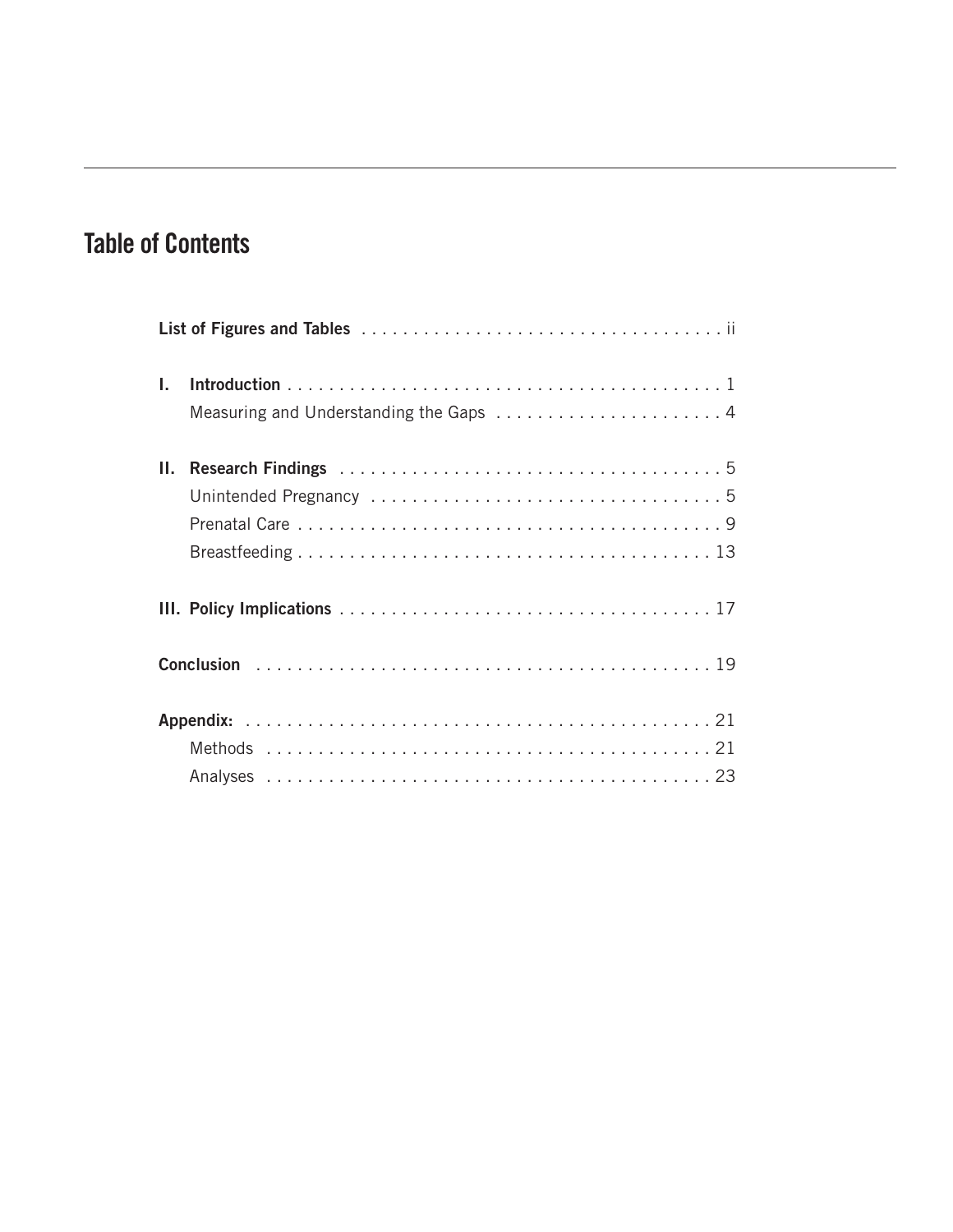## **LIST OF FIGURES AND TABLES**

| Figure 1. | Selected Healthy People 2010 Objectives in Maternal 1<br>and Infant Health                                  |
|-----------|-------------------------------------------------------------------------------------------------------------|
| Figure 2. | Overall Improvements in Maternal and Infant Health Among 2<br>Childbearing Women in California During 1990s |
| Figure 3. | Rates of Unintended Pregnancy in California by Mother's  7<br>Race/Ethnicity, 1994/1995 and 1999/2001       |
| Figure 4. | Disparities in Unintended Pregnancy in California 7<br>by Racial/Ethnic Group, 1994/1995 and 1999/2001      |
| Figure 5. | Rates of Delayed/No Prenatal Care in California 12<br>by Woman's Income, 1994/1995 and 1999-2001            |
| Figure 6. | Disparities in Delayed/Lack of Prenatal Care in California  12<br>by Family Income, 1994/1995 and 1999/2001 |
| Figure 7. | Rates of Not Breastfeeding in California by Mother's 15<br>Education Level, 1994/1995 and 1999/2001         |
| Figure 8. | Disparities in Breastfeeding in California, by Mother's 15<br>Education Level, 1994/1995 and 1999/2001      |
| Table 1.  | Distribution of Childbearing Women in California,  3<br>1994-1995 and 1999-2001                             |
| Table 2.  | Rates and Disparities in Unintended Pregnancy in California,  5<br>1994-1995 and 1999-2001                  |
| Table 3.  | Rates and Disparities in Delayed or no Prenatal Care in 9<br>California, 1994-1995 and 1999-2001            |
| Table 4.  | Rates and Disparities Disparities in Breastfeeding in 13<br>California, 1994-1995 and 1999-2001             |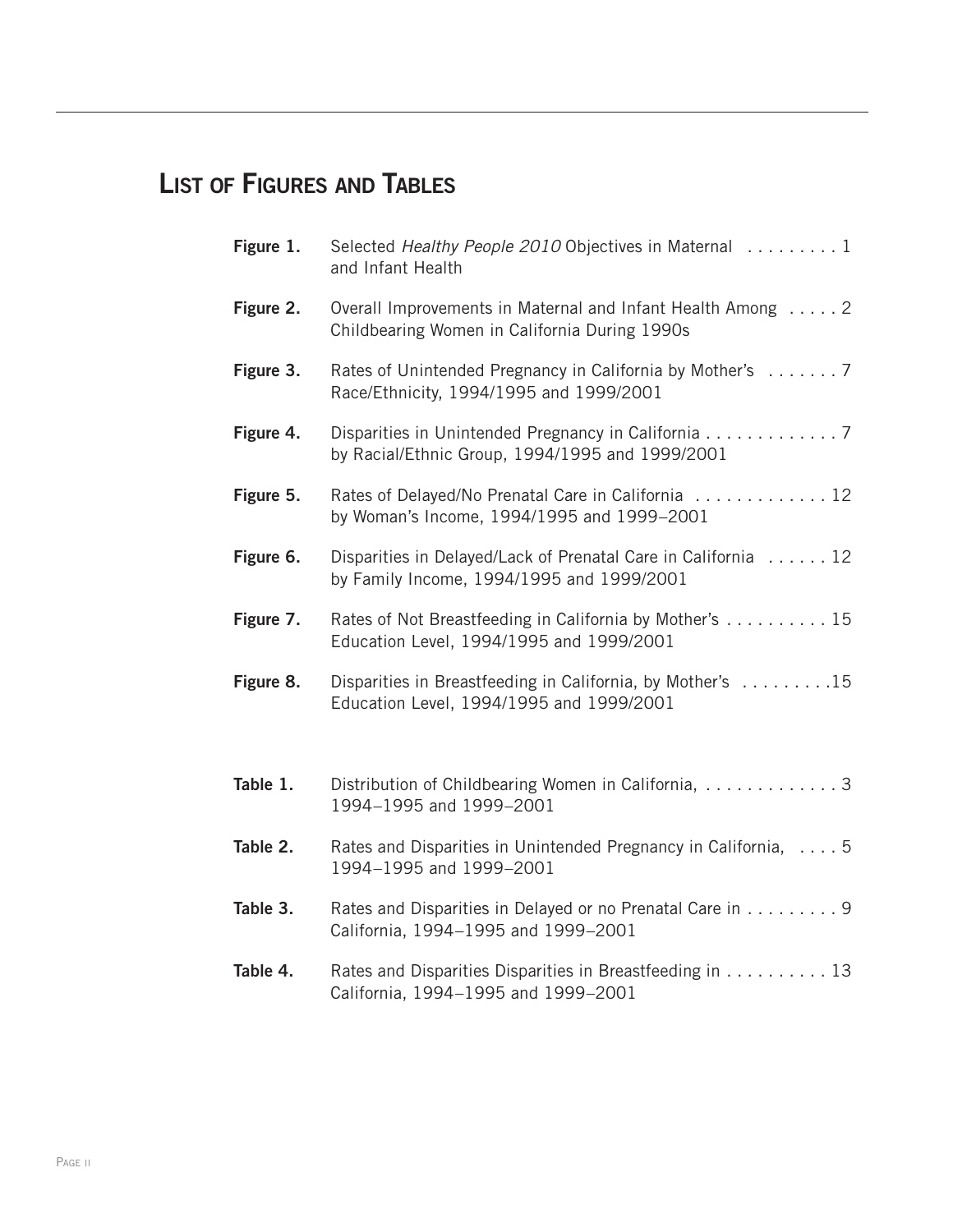#### **I. INTRODUCTION**

Eliminating health disparities between different population groups is a national priority outlined in the *Healthy People 2000/2010* goals set by the U.S. government.1 The large and persistent racial/ethnic and socioeconomic disparities in maternal and infant health have been of particular concern (Figure 1).

For example, babies born to African American mothers are twice as likely as babies born to White mothers to have low birth weights and to die before their first birthdays. Women who have not finished high school are three times as likely as women who have completed college to lack prenatal care during the first three months of pregnancy. There is widespread recognition that closing these gaps will require more effective strategies, which in turn require ongoing monitoring and study of disparities in the context of changing social policies and programs.

#### **Figure 1. Selected** *Healthy People 2010* **Objectives in Maternal and Infant Health:**

- ◆ **Intended Pregnancies:** Increase the proportion of pregnancies that are intended to 70 percent.
- ◆ **Prenatal Care:** Increase the proportion of childbearing women who begin prenatal care during the first three months (trimester) of pregnancy to 90 percent.
- ◆ **Breastfeeding:** Increase the proportion of mothers who breastfeed their babies in the early postpartum period to 75 percent.

*Healthy People 2010* also calls for the elimination of social disparities (between racial/ethnic, income, education, and other social groups) in health, by achieving target rates for each indicator not only overall but in every social group.

Adapted from U.S. Department of Health and Human Services, *Healthy People 2010,* available online at www.healthypeople.gov.

<sup>1</sup> U.S. Department of Health and Human Services, *Healthy People 2010,* available online at www.healthypeople.gov.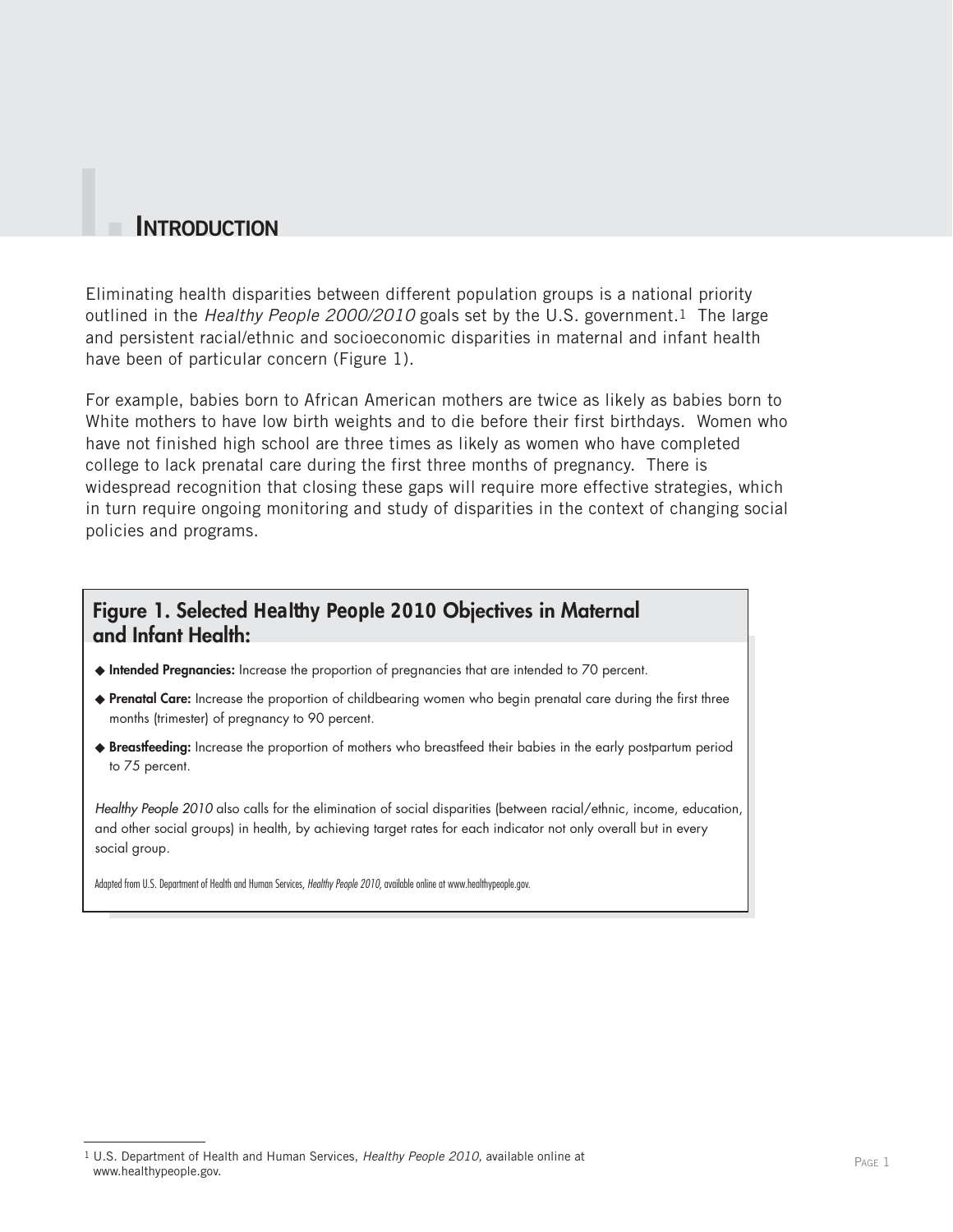This brief focuses on maternal and infant health disparities in California, but the findings have national relevance. One of every eight births in the United States occurs in this diverse state, and California's economic, demographic, and policy experiences often reflect or foreshadow the experiences of other states. This analysis of socioeconomic and racial/ethnic disparities in maternal and infant health was conducted using two statewiderepresentative maternal surveys linked with birth certificates [see Appendix for description of research methods]. Changes were examined in three key indicators of maternal and infant health and health care—pregnancy intention, timing of prenatal care initiation, and breastfeeding—in California during 1994–1995 and 1999–2001.



Overall, improvements were seen between these two time periods in each of the three indicators (Figure 2). During the later time period, significantly smaller percentages of women overall had unintended pregnancies, lacked early prenatal care, and did not breastfeed their babies. Despite these improvements, only breastfeeding rates met the *Healthy People* objective in either time period.

These global improvements, however, mask persistent disparities between different subgroups of women. While improvements were seen for nearly every subgroup, large gaps between women of different incomes, educational levels and racial/ethnic groups did not diminish. This issue brief focuses on these persistent social disparities in maternal and infant health in California.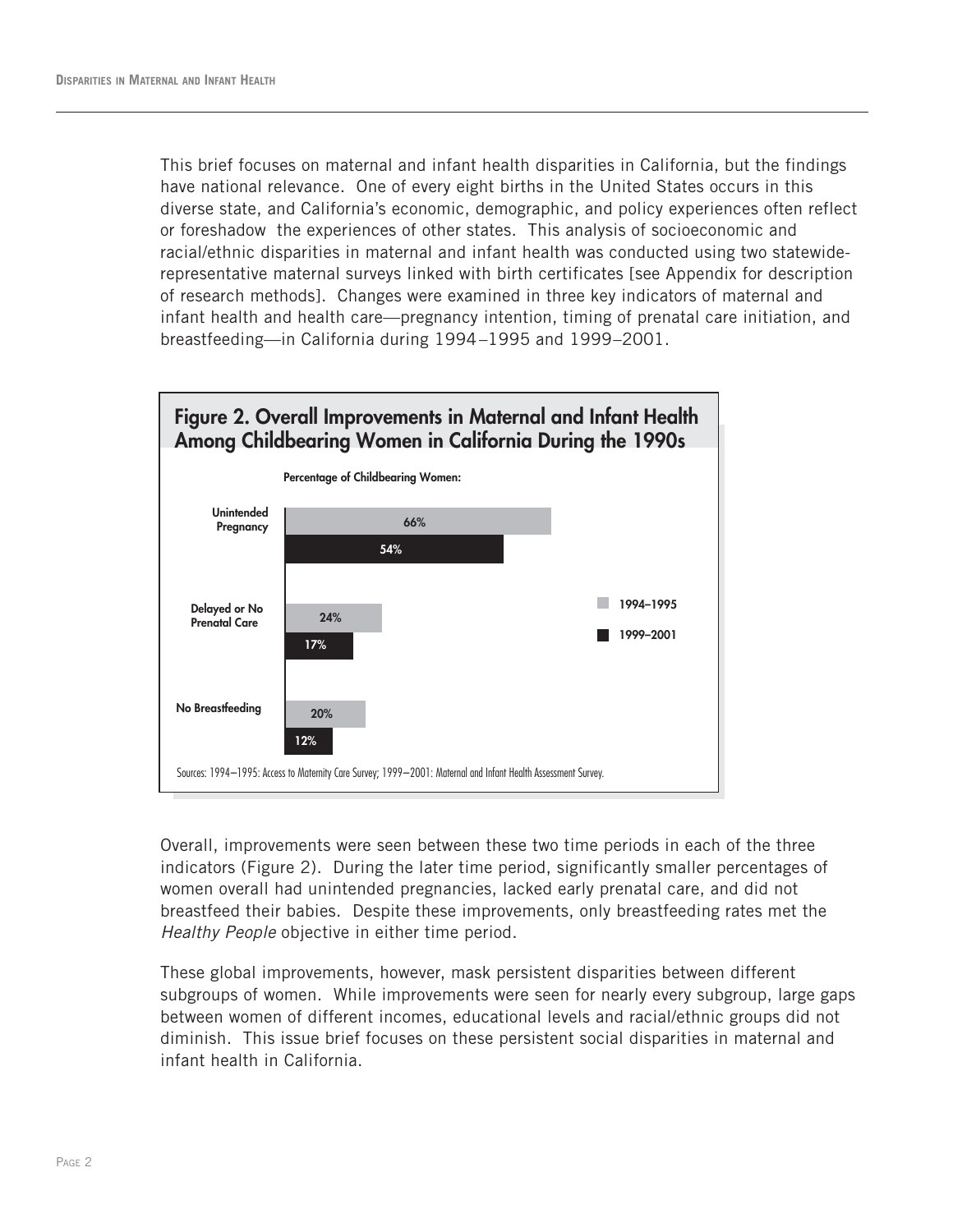#### **A Time of Economic Growth**

Following a statewide economic recession earlier in the decade, the California economy grew rapidly throughout the mid- to late 1990s and unemployment and poverty declined. These general economic trends also were seen among California's childbearing women, with upward shifts in the income and education distributions for this population (Table 1). Compared with 1994–1995, during 1999–2001 relatively fewer women who gave birth were poor (family incomes below 100% of the poverty threshold, \$15,150 and \$17,650 for a family of four in 1995 and 2001, respectively) and more had incomes over four times the federal poverty level (\$60,600 and \$70,600 for a family of four in 1995 and 2001, respectively). Higher percentages of childbearing women had attended at least some college during the later period.

|                                 | Percentage of Total Population |            |  |
|---------------------------------|--------------------------------|------------|--|
|                                 | $1994 - 1995$                  | 1999-20012 |  |
|                                 | $n = 10, 132$                  | $n=10,519$ |  |
| Poverty Level (FPL)             |                                |            |  |
| $0 - 100%$                      | 45                             | 32         |  |
| 101-200%                        | 18                             | 20         |  |
| 201-300%                        | 12                             | 10         |  |
| $301 - 400%$                    | 9                              | 7          |  |
| >400%                           | 13                             | 21         |  |
| Missing <sup>3</sup>            | 3                              | 10         |  |
| <b>Educational Level</b>        |                                |            |  |
| Did not complete high school    | 30                             | 24         |  |
| High school graduate/GED        | 31                             | 24         |  |
| Some college                    | 24                             | 30         |  |
| College graduate                | 15                             | 23         |  |
| <b>Race/Ethnicity</b>           |                                |            |  |
| African-American                | 7                              | 6          |  |
| Asian/Pacific Islander          | 10                             | 10         |  |
| Latina-Foreign-Born             | 35                             | 30         |  |
| Latina-US born                  | 13                             | 16         |  |
| Native American/American Indian | 0                              | 1          |  |
| White                           | 35                             | 37         |  |

## **Table 1. Distribution of Childbearing Women in California,**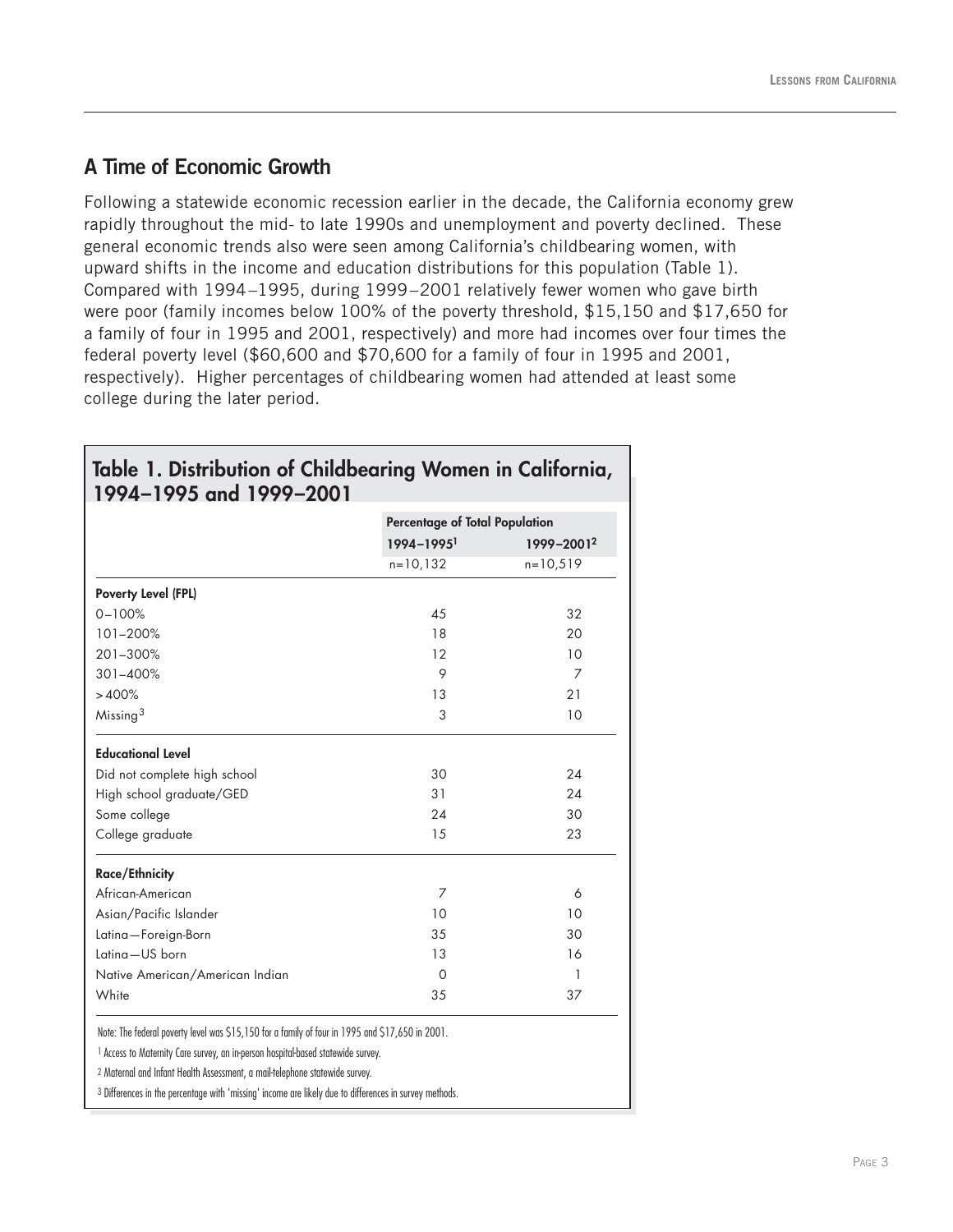Local and state funding for services also improved along with the State's economy during the 1990s. Increased provider reimbursement and eligibility expansions implemented in Medi-Cal (California's Medicaid program) from 1988 through 1990 were sustained, and further reforms were implemented in the 1990s to streamline the application process and remove "non-financial" barriers to care among pregnant women with Medi-Cal coverage. The state's Family PACT program was launched in 1997 to cover the costs of family planning services for low-income men and women with incomes up to 200% of the federal poverty level. Healthy Families, California's State Children's Health Insurance Program, also was implemented during the late 1990s, and major public health efforts promoting breastfeeding were launched during the mid- and late-1990s.

#### **Measuring and Understanding the Gaps**

Because overall rates can obscure significant disparities between groups, it is therefore important to examine how indicators compare across different social groups defined by income, education, and race/ethnicity. These groups are defined as follows:

- *Income*—mother's self-reported family income, measured as a percentage of the federal poverty threshold and grouped as: 0–100%, 101–200%, 201–300%, 301–400%, or greater than 400% of poverty.
- *Education*—mother's self-reported highest level of completed schooling, categorized as: did not complete high school, graduated from high school, attended but did not complete college, or graduated from college.
- *Race/ethnicity*—mother's self-reported racial/ethnic group, categorized as: African-American, Asian/Pacific Islander, immigrant Latina, U.S.-born Latina, Native American/Alaskan Native, or White.

To examine income, education, and racial/ethnic disparities in each indicator during each time period, we calculated the relative risk of a poor outcome for each social group compared with the most advantaged corresponding group—women with incomes above 400% of poverty, college graduates, or Whites.

We also constructed multivariate analytic models to examine the impact of other factors (such as health insurance coverage or having a regular source of health care, for example) on each of these three indicators. Several of these factors could be addressed directly or indirectly through public policies. Findings from these analyses are summarized in the text for each indicator, but are not displayed in tables.

Data sources and the definitions of the analytic factors are detailed in the Appendix at the end of this paper. Further methodologic details are available on request.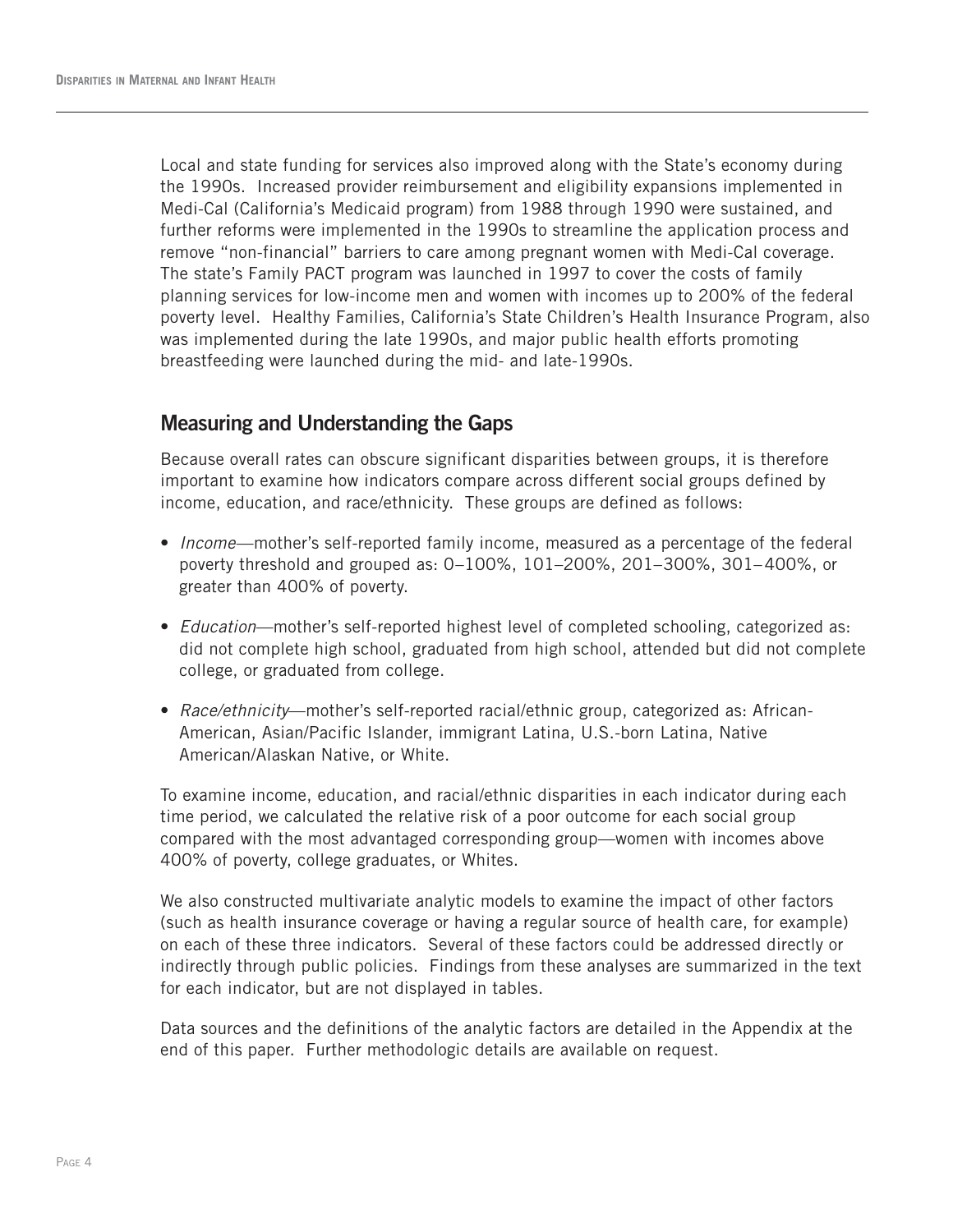## **II. RESEARCH FINDINGS**

#### **Unintended Pregnancy**

In the United States, half of all pregnancies are unintended. Unintended pregnancy among adult as well as teen women is associated with social, economic, and medical costs. Social costs of unintended births include reduced educational attainment and employment opportunity, greater welfare dependency, and increased potential for child abuse and neglect. Women with unintended pregnancies are less likely to receive timely prenatal care, and their infants are more likely to lack sufficient resources for healthy development.2 We defined *unintended pregnancy* (Table 2) as the percentage of childbearing women who reported (a) not trying to get pregnant (1994–95) or (b) not wanting to get pregnant (1999–2001).

|                                 | Percentage with unintended pregnancy |           | Relative risk of unintended pregnancy |            |
|---------------------------------|--------------------------------------|-----------|---------------------------------------|------------|
|                                 | 1994-1995                            | 1999-2001 | 1994-1995                             | 1999-2001  |
| <b>TOTAL</b>                    |                                      |           |                                       |            |
| Poverty Level (FPL)             |                                      |           |                                       |            |
| $0 - 100%$                      | 74                                   | $63*$     | $1.7**$                               | $1.8**$    |
| 101-200%                        | 60                                   | 55        | $1.4***$                              | $1.6***$   |
| 201-300%                        | 57                                   | $43*$     | $1.3**$                               | $1.2**$    |
| $301 - 400%$                    | 44                                   | $35*$     | 1.0                                   | 1.0        |
| <b>Mother's Education</b>       |                                      |           |                                       |            |
| Did not complete high school    | 72                                   | $58*$     | $1.4***$                              | $1.6***$   |
| High school graduate/GED        | 64                                   | 58        | 1.2                                   | $1.6***$ ^ |
| Some college                    | 62                                   | $53*$     | 1.2                                   | $1.5***$   |
| College graduate                | 52                                   | $35*$     | 1.0                                   | 1.0        |
| <b>Race/Ethnicity</b>           |                                      |           |                                       |            |
| African-American                | 75                                   | 70        | 1.2                                   | $1.4***$   |
| Asian/Pacific Islander          | 61                                   | 52        | 1.0                                   | 1.1        |
| Latina-Immigrant                | 68                                   | $49*$     | 1.1                                   | 1.0        |
| Latina-US born                  | 67                                   | 63        | 1.1                                   | $1.3***$   |
| Native American/American Indian | 70                                   | 66        | 1.2                                   | $1.3**$    |
| White                           | 60                                   | 49        | 1.0                                   | 1.0        |

#### **Table 2. Rates and Disparities in Unintended Pregnancy in California, 1994–1995 and 1999–2001**

Note: The federal poverty level was \$15,150 for a family of four in 1995 and \$17,650 in 2001.

\* Percent for this group in 1999–2001 was significantly different than that in 1994–1995 (alpha = 0.05). Relative Risk > 1 indicates risk is higher than reference group.

\*\* Significantly higher relative risk than reference group (301-400% FPL, College graduate, White), alpha = 0.05.

 $^{\circ}$  Relative risk for this group was significantly different in 1999–2001 than in 1994–1995, alpha = 0.05.

Source: UCSF analysis of Access to Maternity Care survey and Maternal and Infant Health Assessment survey.

<sup>2</sup> U.S. Department of Health and Human Services, *Healthy People 2010,* Chapter 9, Family Planning. Available online at www.healthypeople.gov.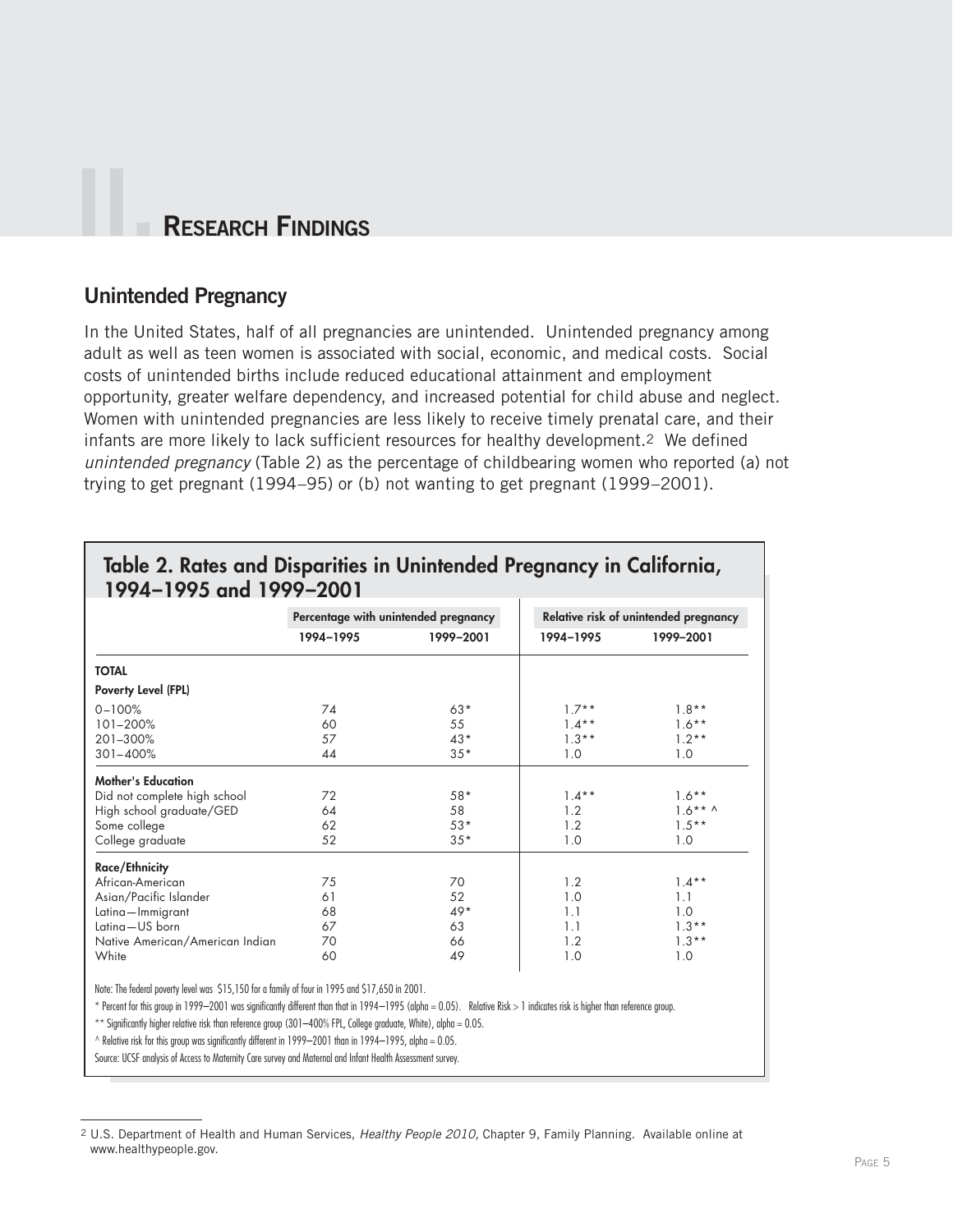*Disparities between income groups:* Mirroring the declines seen among women in California overall, rates of unintended pregnancy fell between 1994–1995 and 1999–2001 in every income group. Despite these improvements, the *Healthy People* objective of reducing the proportion of pregnancies that are unintended to 30% was not achieved overall or in any income group. Furthermore, the size of disparities (as shown by relative risks) between income groups did not change significantly. During both time periods, women with incomes up to 300% of poverty were at significantly greater risk of unintended pregnancy than women in the highest income group (301% to 400% of poverty). Even after taking into account a wide range of other characteristics (such as age, total number of births, marital status, smoking during pregnancy, and drinking alcohol during pregnancy; see Methods for full list) that have been found to be associated with pregnancy intention, differences by income continued to be significant.

**Disparities by education:** Rates of unintended pregnancy had fallen significantly by 1999–2001 for all education groups except high-school graduates. Again, however, rates in every group exceeded 30%, and there was no narrowing in the relative disparities between the different education groups. In fact, the gaps between women without college degrees and those who were college graduates actually appeared wider during 1999–2001. Even after taking into account a wide range of other characteristics (such as age, total number of births, marital status, smoking and drinking alcohol during pregnancy; see Methods for full list) that have been found to be associated with pregnancy intention, differences by maternal education continued to be significant.

*Racial/ethnic disparities:* Although rates of unintended pregnancy ranged from 60.4% for Whites to 75.2% for African Americans in 1994–95, the differences across racial/ethnic groups were not statistically significant during that time period. Rates of unintended pregnancy appeared to be lower in all racial/ethnic groups during 1999–2001, but the decline was statistically significant only for immigrant Latinas (Figure 3). Indeed, in contrast with the earlier picture, disparities between Whites and African Americans, USborn Latinas, and Native American/Alaskan Natives were statistically significant during the later time period (Figure 4). After controlling for other factors, the differences across racial/ethnic groups narrowed, but the disparities remained significant for African Americans and US-born Latinas relative to White women.

*Additional factors deserving particular attention:* During 1999–2001, low-income women who were uninsured appeared to be at particularly increased risk for having an unintended pregnancy. Among women with incomes at or below 300% of poverty, those who lacked health insurance coverage before pregnancy were more likely to have an unintended pregnancy even when differences in age, total number of births, income, education, and other characteristics were considered. Although explaining the underlying relationships is beyond the scope of this work, the link between unintended pregnancy and lacking insurance may reflect affordability of and access to contraception.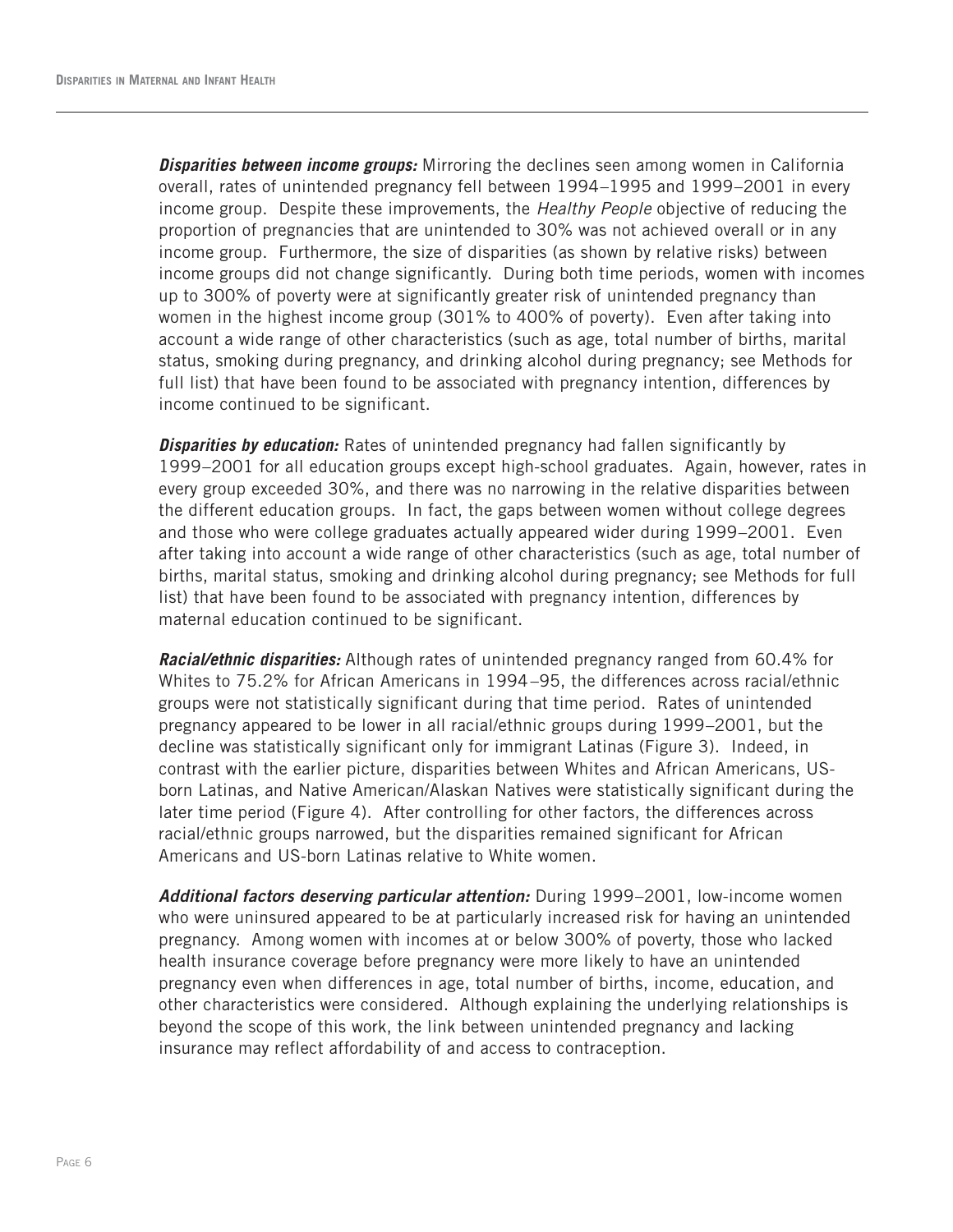

## **Figure 4. Disparities in Unintended Pregnancy in California by Racial/Ethnic Group, 1994/1995 and 1999/2001**

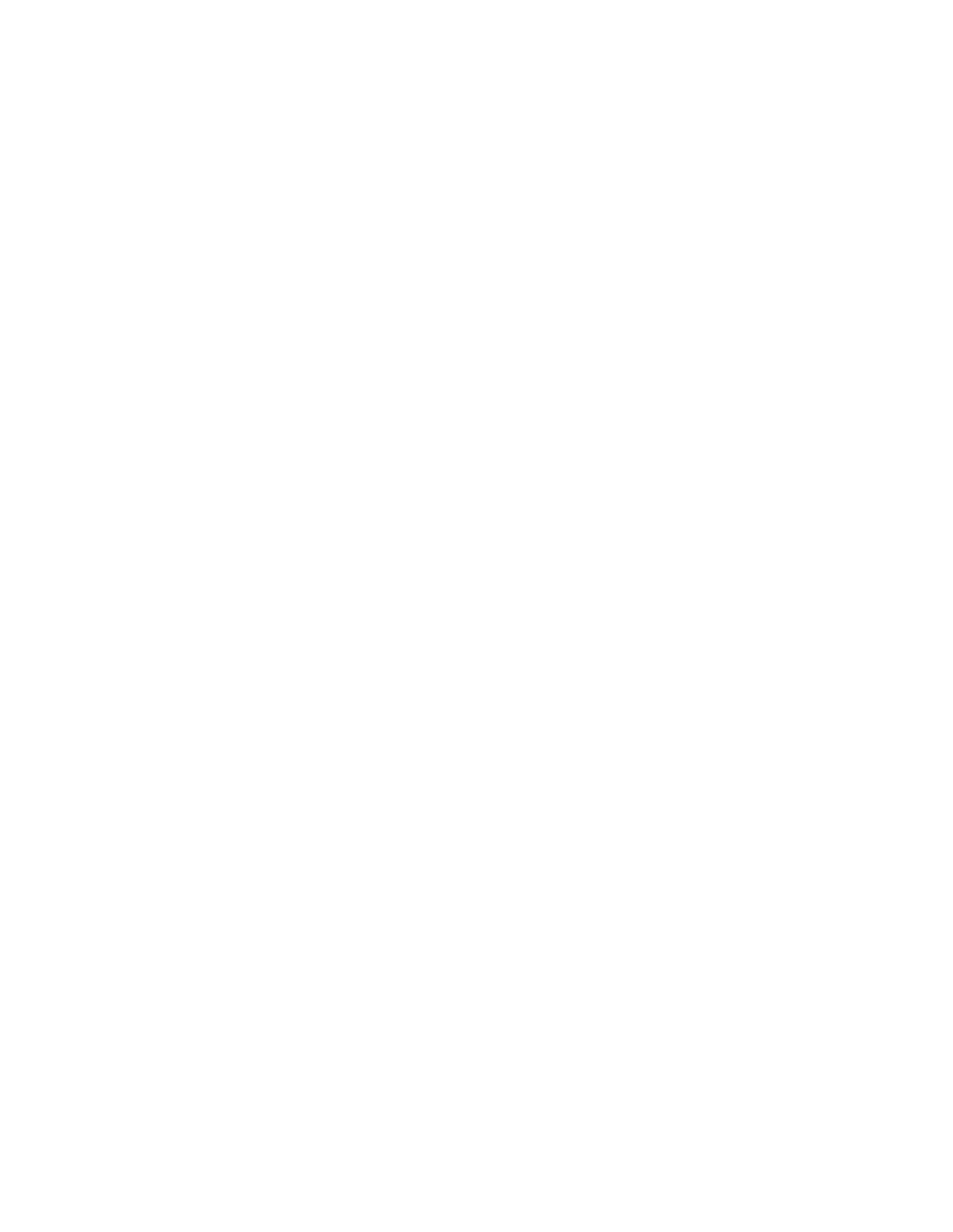#### **Prenatal Care**

Including early prenatal care as a *Healthy People* objective reflects widespread agreement that initiating care in the first three months of pregnancy is important for timely risk assessment and intervention, including health promotion, that could improve a range of maternal and infant health outcomes. We studied initiation of prenatal care by examining *delayed or no prenatal care,* defined as the percentage of childbearing women who lacked early prenatal care because they either began prenatal care after the first trimester or received no care at all (Table 3).

#### **Table 3. Rates and Disparities in Delayed or no Prenatal Care in California, 1994–1995 and 1999–2001**

|                                | Percentage of women with delayed/<br>no prenatal care |           | Relative risk of delayed/<br>no prenatal care |           |
|--------------------------------|-------------------------------------------------------|-----------|-----------------------------------------------|-----------|
|                                | 1994-1995                                             | 1999-2001 | 1994-1995                                     | 1999-2001 |
| <b>TOTAL</b>                   |                                                       |           |                                               |           |
| Poverty Level (FPL)            |                                                       |           |                                               |           |
| 0-100% FPL                     | 38                                                    | $28*$     | $9.9**$                                       | $8.2**$   |
| 101-200%                       | 18                                                    | 18        | $4.7**$                                       | $5.4**$   |
| 201-300%                       | 12                                                    | 13        | $3.1**$                                       | $3.8**$   |
| $301 - 400%$                   | 8                                                     | 6         | 2.1                                           | $1.8**$   |
| >400%                          | 4                                                     | 3         | 1.0                                           | 1.0       |
| <b>Mother's Education</b>      |                                                       |           |                                               |           |
| Did not complete high school   | 38                                                    | $28*$     | $5.8**$                                       | $4.4**$   |
| High school graduate           | 24                                                    | 22        | $3.7**$                                       | $3.4***$  |
| Some college                   | 15                                                    | 13        | $2.2**$                                       | $2.0**$   |
| College graduate               | 7                                                     | 6         | 1.0                                           | 1.0       |
| <b>Race/Ethnicity</b>          |                                                       |           |                                               |           |
| African-American               | 22                                                    | 19        | 1.4                                           | $2.0**$   |
| Asian/Pacific Islander         | 26                                                    | 18        | 1.7                                           | $1.9**$   |
| Foreign-born Latina            | 32                                                    | 25        | $2.1**$                                       | $2.7**$   |
| US-born Latina                 | 24                                                    | 19        | $1.6***$                                      | $2.1**$   |
| Native American/Alaskan Native | 27                                                    | 18        | 1.8                                           | 1.9       |
| White                          | 15                                                    | 9         | 1.0                                           | 1.0       |

The federal poverty level was \$15,150 for a family of four in 1995 and \$17,650 in 2001.

 $*$  Percent for this group in 1999–2001 was significantly different than that in 1994–1995 (alpha = 0.05).

Relative Risk > 1 indicates risk is higher than reference group.

\*\* Significantly higher relative risk than reference group (income  $>$  400% FPL, College graduate, White), alpha = 0.05.

Source: UCSF analysis of Access to Maternity Care survey and Maternal and Infant Health Assessment survey.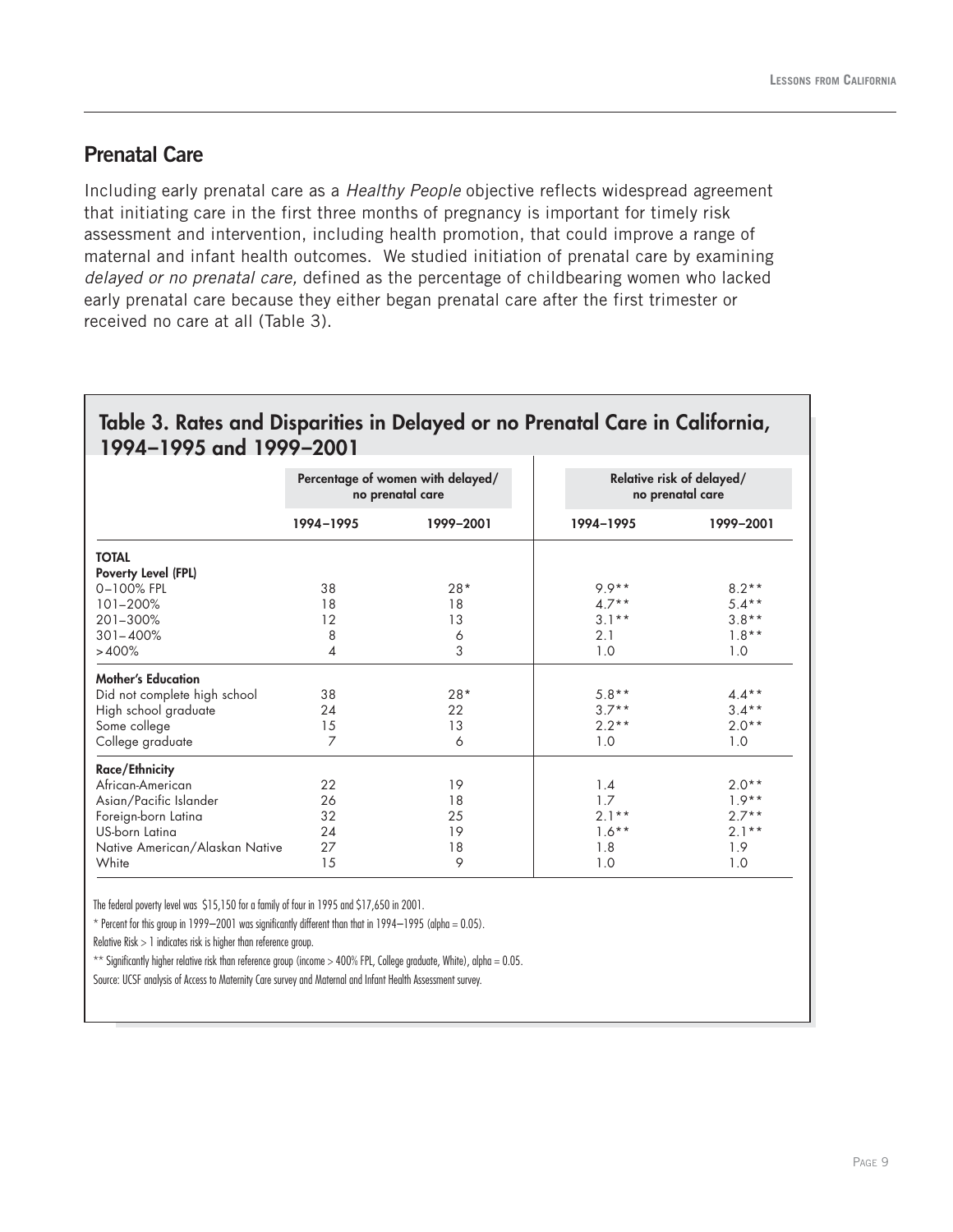*Disparities between income groups:* Although a significantly smaller percentage of poor women had delayed or no care in the later time period, the disparities between income groups were not significantly reduced (Figures 5,6). Even with overall improvements in rates of early care, only women with incomes above 300% of poverty had rates of early prenatal care that met the *Healthy People* target of 90%, and there remained an 8-fold disparity between women in the lowest and highest income groups. Compared with the highest income group, rates of delayed or no prenatal care were higher not only for poor and near-poor women but for women with incomes up to 300% of poverty in 1994–95 and up to 400% of poverty in 1999–2001. When income was considered along with other factors (such as age, total number of births, marital status, smoking and alcohol use during pregnancy; see Methods for full list of factors) that may affect whether a woman receives early prenatal care, the disparities by income remained evident.

**Disparities by education:** Patterns by education were generally similar to those seen by income. Women with lower levels of education were less likely in both time periods to have early prenatal care, and women with the least education (who had not completed high school) experienced significant improvement between 1994/1995 and 1999/2001. The relative disparities between women of different education levels did not change, however, and it is noteworthy that there were persistent disparities across all levels of educational attainment, not just between the least and most educated subgroups. At both times, even women who had attended but not graduated from college had higher rates of delayed or no care than did college graduates—the only group that met the *Healthy People* target.

However, additional findings suggest that other factors may play a role in the education disparities in prenatal care. Although there appeared to be differences in initiation of prenatal care between women with different levels of education, these differences were largely explained by other factors (see Methods for full list of factors).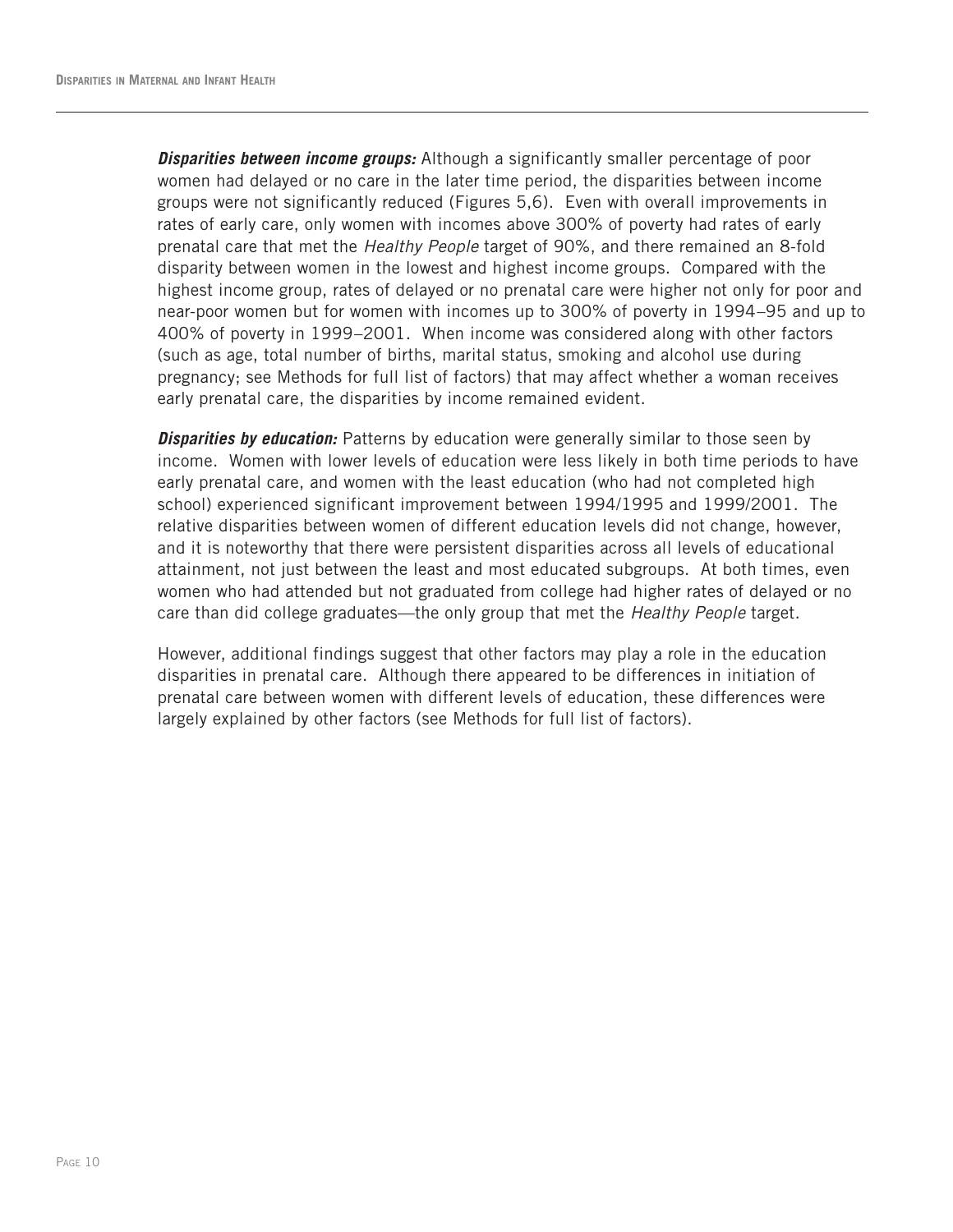*Racial/ethnic disparities:* Rates of delayed or no prenatal care were lowest among White women and highest among immigrant Latinas during both time periods. Compared with Whites (the only group that met the *Healthy People* objective), rates of delayed or no prenatal care also were significantly higher for US-born Latinas in both time periods and for African American and Asian/Pacific Islander women in 1999–2001. There were no significant declines between the two time periods, either in the rates of delayed or no care for any racial/ethnic group or in the size of the disparities between the different racial/ethnic groups.

As with the differences by education, however, differences between most racial and ethnic groups in the likelihood of receiving early prenatal care were no longer apparent after other factors, including income and education, were considered. These findings suggest that racial/ethnic gaps could be reduced by focusing on these socioeconomic factors.

*Additional factors that deserve particular attention:* Our research suggests factors that may contribute to the income disparities in prenatal care initiation: (i) whether a woman had health insurance coverage (including Medi-Cal or private coverage) during the first 3 months of her pregnancy and (ii) whether the pregnancy was intended. For example, in the lowerincome subgroups of women at higher risk of delayed or no prenatal care, lack of firsttrimester insurance coverage was associated with a 4- to 5-fold increased risk, taking other factors into consideration.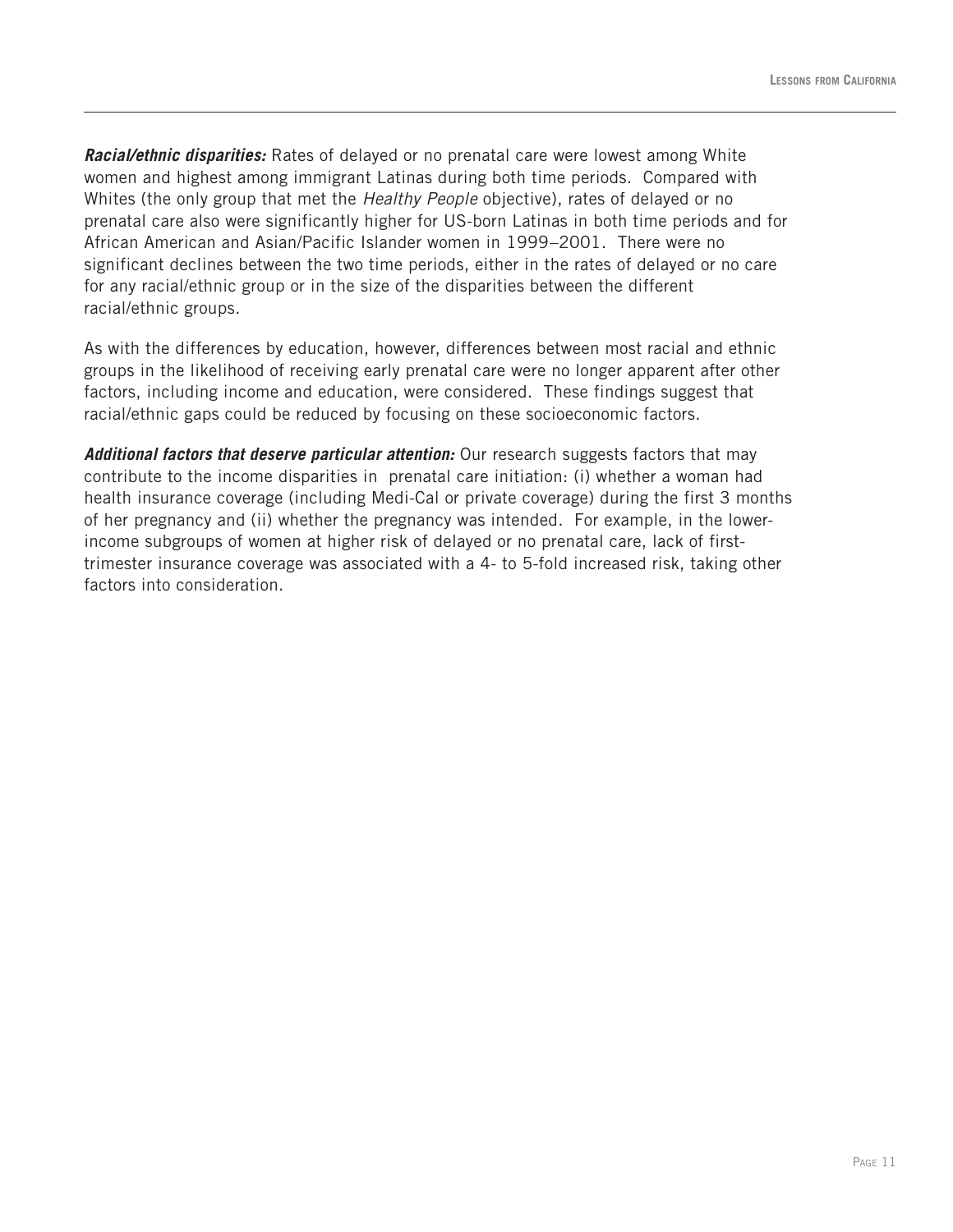



**Figure 6. Disparities in Delayed/Lack of Prenatal Care in California by Family Income, 1994/1995 and 1999/2001 Relative risk of delaying or going without prenatal care: 9.9\* 8.2\* 1 1 5.4\* 4.7\* 3.8\* 3.1\* 2.1 1.8\* 0 2 4 6 8 10 1994–1995 1999–2001 0–100% 101–200% 201–300% 301–400% > 400% Equal risk of delaying or going without prenatal care** Relative risk > 1 indicates delayed/lack of prenatal care more likely than among women with incomes > 400% of poverty. \*indicates difference is statistically significant ( $p < .05$ ). Note: The federal poverty level for a family of four was \$15,150 in 1995 and \$17,650 in 2001.

Source: UCSF analysis of Access to Maternity Care survey and Maternal and Infant Health Assessment survey.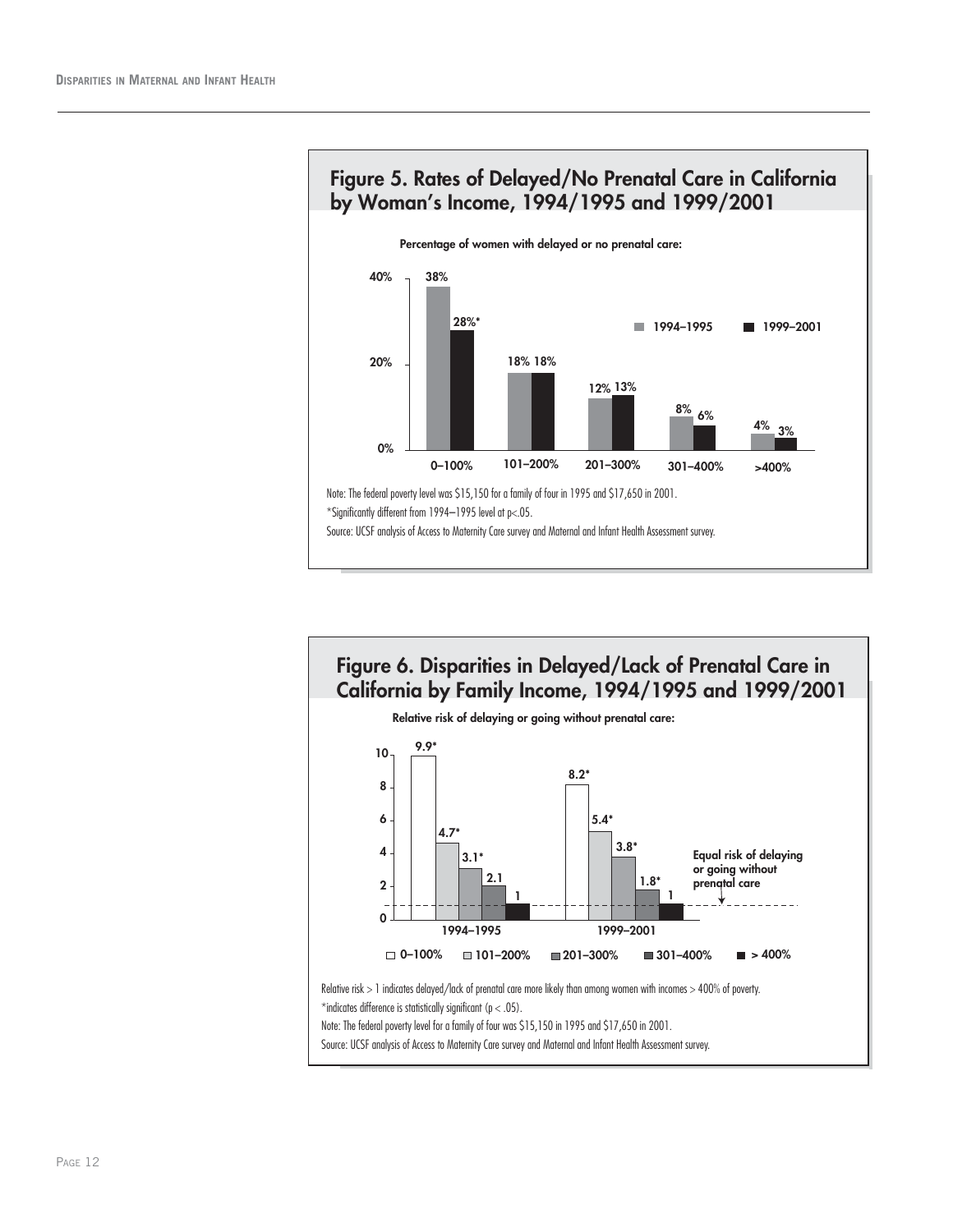#### **Breastfeeding**

The benefits of breastfeeding for infant and maternal health are widely recognized, and the American Association of Pediatrics considers breastfeeding in general to be "the ideal method of feeding and nurturing infants." In these analyses (Table 4), the indicator was no breastfeeding, defined as the percentage of childbearing women who (a) did not plan to breastfeed when interviewed during their delivery stays (1994–95) or (b) had never breastfed when interviewed two to seven months after giving birth (1999–2001).

#### **Table 4. Rates and Disparities in Breastfeeding in California, 1994–1995 and 1999–2001.**

|                                | Percentage who did not breastfeed |           | Relative risk of not breastfeeding |           |
|--------------------------------|-----------------------------------|-----------|------------------------------------|-----------|
|                                | 1994-1995                         | 1999-2001 | 1994-1995                          | 1999-2001 |
| <b>TOTAL</b>                   |                                   |           |                                    |           |
| Poverty Level (FPL)            |                                   |           |                                    |           |
| $0 - 100%$ FPL                 | 23                                | 18        | $2.3**$                            | $3.2**$   |
| 101-200%                       | 17                                | $12*$     | 1.7                                | $2.1**$   |
| 201-300%                       | 27                                | $13*$     | 2.7                                | $2.3**$   |
| $301 - 400%$                   | 22                                | $9*$      | $2.2**$                            | $1.6***$  |
| >400%                          | 10                                | 6         | 1.0                                | 1.0       |
| <b>Mother's Education</b>      |                                   |           |                                    |           |
| Did not complete high school   | 23                                | 17        | $2.8**$                            | $3.8**$   |
| High school graduate           | 22                                | 17        | $2.6***$                           | $3.9**$   |
| Some college                   | 20                                | $11*$     | $2.4***$                           | $2.5***$  |
| College graduate               | 9                                 | $4*$      | 1.0                                | 1.0       |
| <b>Race/Ethnicity</b>          |                                   |           |                                    |           |
| African-American               | 34                                | $23*$     | 1.5                                | $2.4***$  |
| Asian/Pacific Islander         | 20                                | $11*$     | 0.9                                | 1.1       |
| Foreign-born Latina            | 14                                | 9*        | $0.6***$                           | 0.9       |
| US-born Latina                 | 25                                | $20*$     | 1.1                                | $2.0**$   |
| Native American/Alaskan Native | 20                                | 12        | 0.9                                | 1.2       |
| White                          | 22                                | $10*$     | 1.0                                | 1.0       |

\*Percent for this group in 1999–2001 was significantly different than that in 1994–1995, alpha =  $0.05$ .

Relative Risk > 1 indicates risk is higher than reference group.

\*\*Significantly higher relative risk than reference group (income > 400% FPL, College graduate, White), alpha = 0.05.

Source: UCSF analysis of Access to Maternity Care survey and Maternal and Infant Health Assessment survey.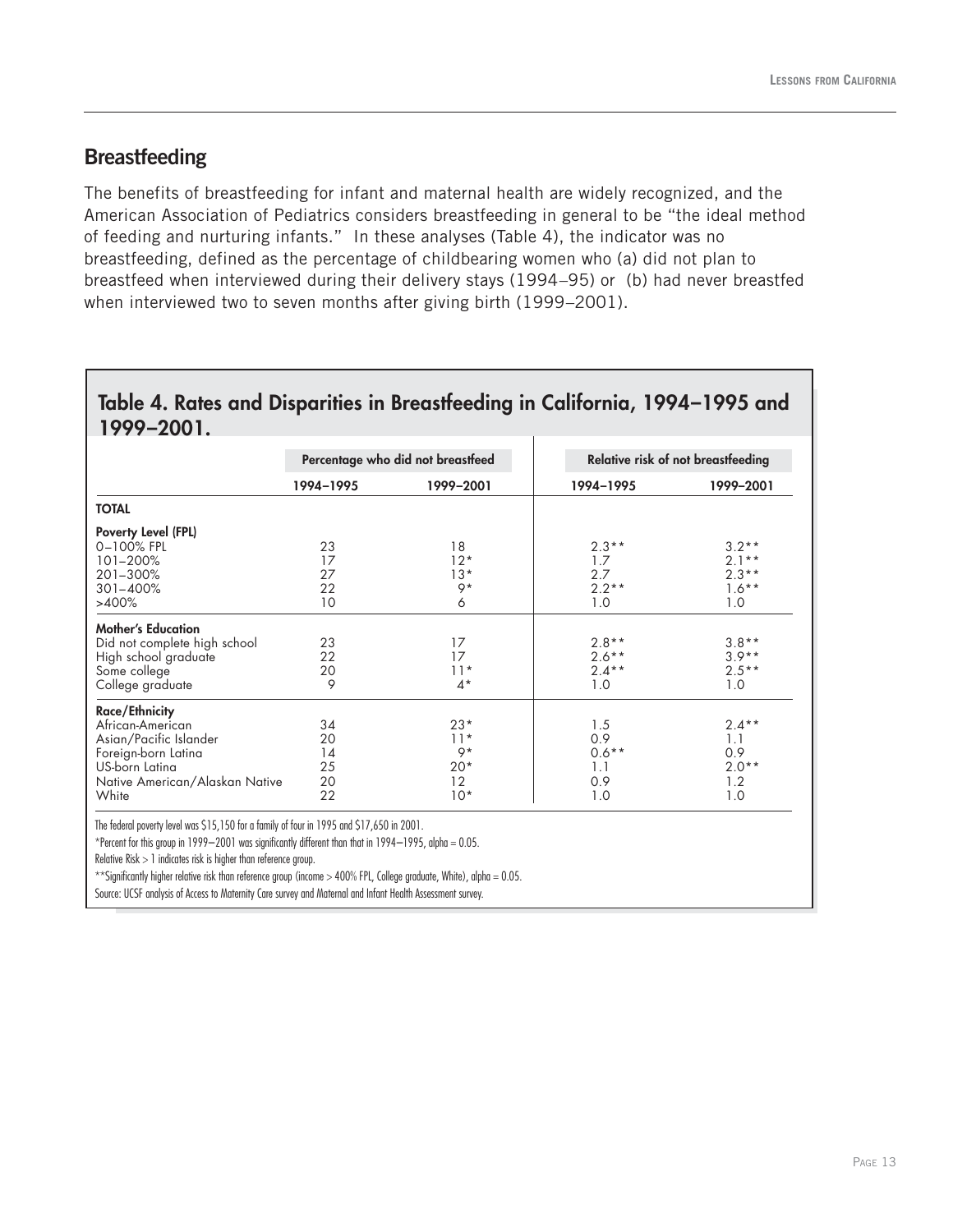*Disparities between income groups:* Breastfeeding rates in 1994–1995 were close to the Healthy People target of 75% and appeared to increase among women in every income group by 1999–2001 (table 4). However, the relative disparities between women in different income groups did not narrow over time. In both time periods, women in the highest income group appeared most likely to breastfeed their babies; in 1999–2001, these women were significantly more likely to breastfeed than were women in all groups with lower incomes. However, when considered along with education, race/ethnicity, and other factors (such as age, total number of births, marital status, health behaviors and birth outcomes; see Methods for full list) that may affect whether a woman breastfeeds, the income disparities in breastfeeding appeared to be largely explained by differences in education.

*Disparities by education:* Significant improvements in breastfeeding rates between 1994–95 and 1999–2001 occurred among women with at least some college education, but the relative disparities in breastfeeding by education were not reduced (Figures 7,8). In both time periods, college graduates were more likely than women with less education to breastfeed their babies. In this study, educational attainment was a strong predictor of breastfeeding. Even after taking into account differences in income and other factors that may affect breastfeeding (see Methods for full list), we found that both the woman's and her partner's education played an important role in the likelihood that she will breastfeed.

*Racial/ethnic disparities:* Although significant improvements in breastfeeding were seen for most racial/ethnic groups between the mid and late 1990s, the gaps between Whites and both African Americans and U.S.-born Latinas appeared to widen. African American women (in both time periods) and US-born Latina women (in 1999–2001) were less likely than White women to breastfeed their babies. When other factors were considered, the disparities in breastfeeding by racial/ethnic group remained significant but appeared to be explained in part by differences in education and income.

*Additional factors deserving particular attention:* None of the other factors examined in additional analyses (see Methods for full list of factors) appeared to play a significant role in breastfeeding disparities by income, education, or racial/ethnic group.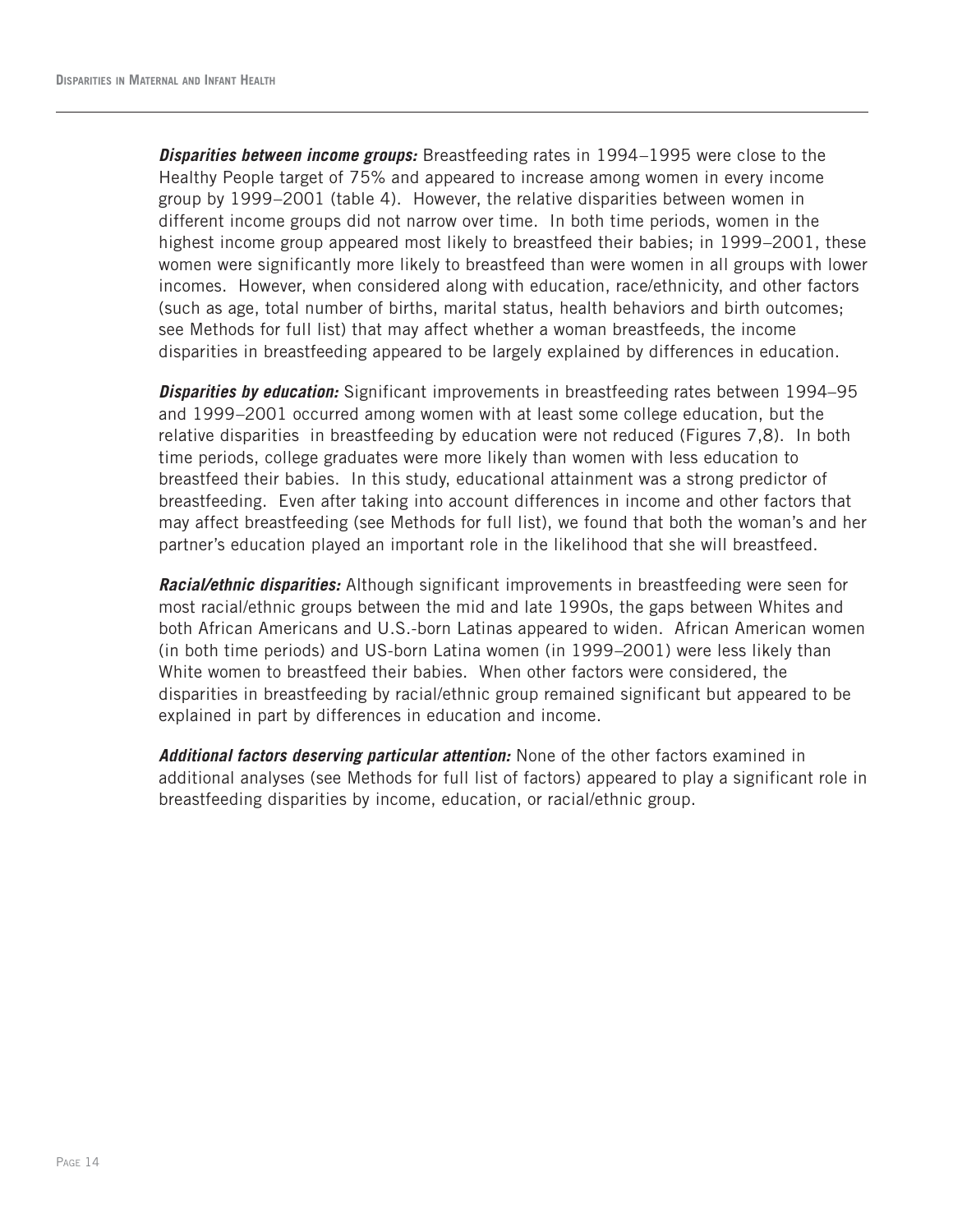

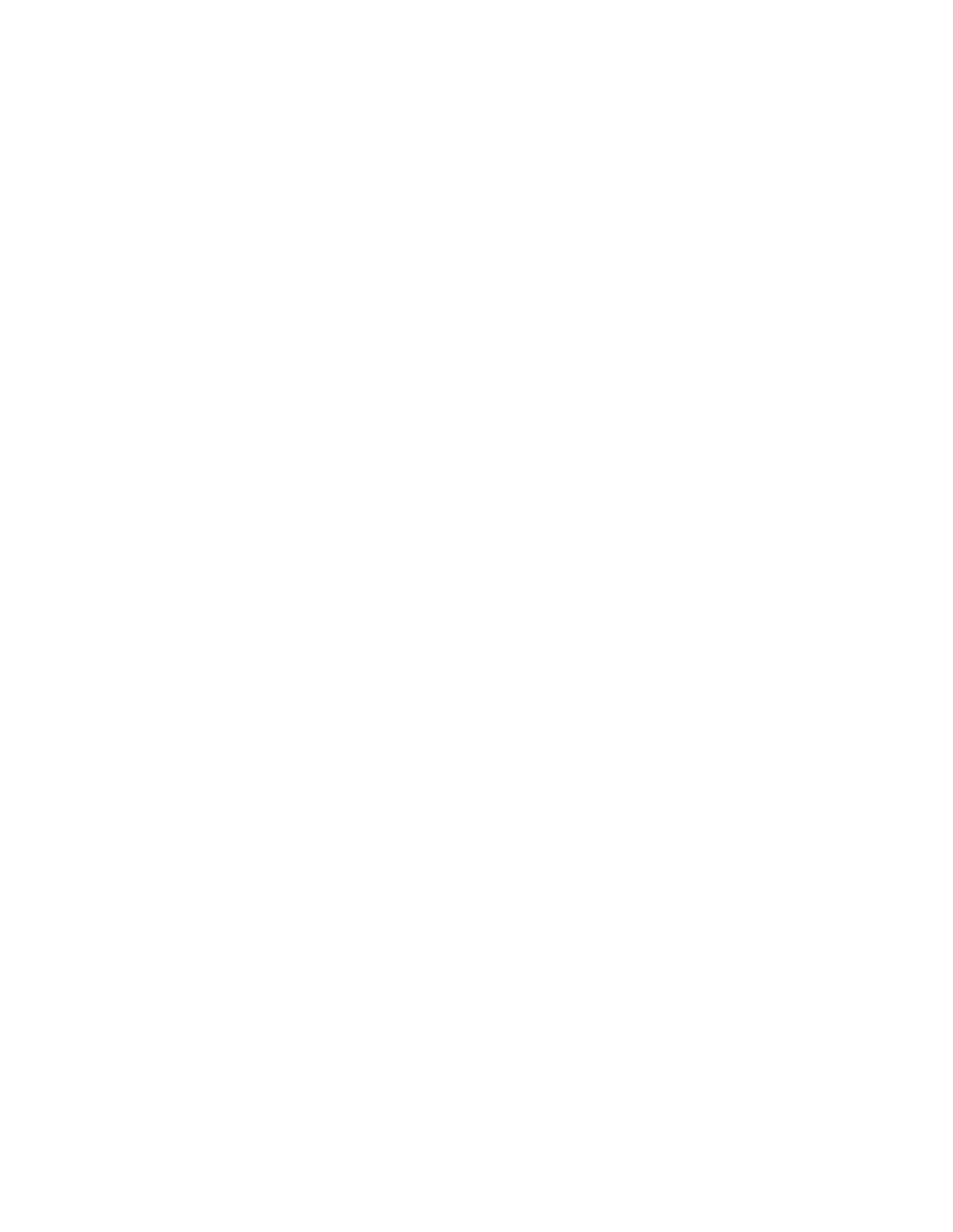# **POLICY IMPLICATIONS**

Overall, progress was made in California toward achieving some critical *Healthy People 2000/2010* objectives in maternal and infant health during the 1990s. Between 1994–1995 and 1999–2001, fewer women had unintended pregnancies, more women received early prenatal care, and more women breastfed their infants. Across different income groups, education levels, and racial/ethnic groups, women experienced improvements on these three measures between the two time periods. Despite these improvements, however, disparities by income, education, and race/ethnicity did not diminish in size. Women in more advantaged groups consistently fared better than their less advantaged counterparts.

Nationally, there has been a call for greater attention to health disparities. Disparities in maternal and infant health limit women's and children's chances for good health and wellbeing throughout their lives. While the root causes and underlying factors contributing to disparities are complex, there is considerable evidence that systemic inequities in the health care system are a contributing factor.

Several factors consistently appeared to contribute to disparities in the maternal and child health indicators studied here. For the most part, these factors are reflections of socioeconomic status. For unintended pregnancy, prenatal care, and breastfeeding, significant disparities by income and/or education remained even after taking into account a wide array of other factors, and most racial/ethnic disparities were at least partly explained by socioeconomic differences. Thus, efforts addressing differences in economic resources and other factors closely related to socioeconomic status are likely to be critical for reducing the disparities in each of these three indicators.

In addition, the results reported here point to health insurance coverage as a key factor in disparities in maternal and infant health. They also suggest that increased use of family planning could not only reduce unintended pregnancies but may also lead to more timely prenatal care. Other policies that are likely to affect health and levels of disparity may include the quantity and/or quality of education received by less advantaged groups. These findings underscore how health care policy is intertwined with policy in other sectors, indicating that multi-sectoral efforts are needed to address health disparities.

Despite some differences in the patterns of disparities and in the specific policy contexts for the three indicators of maternal and infant health examined here, the findings overall support the following general recommendations: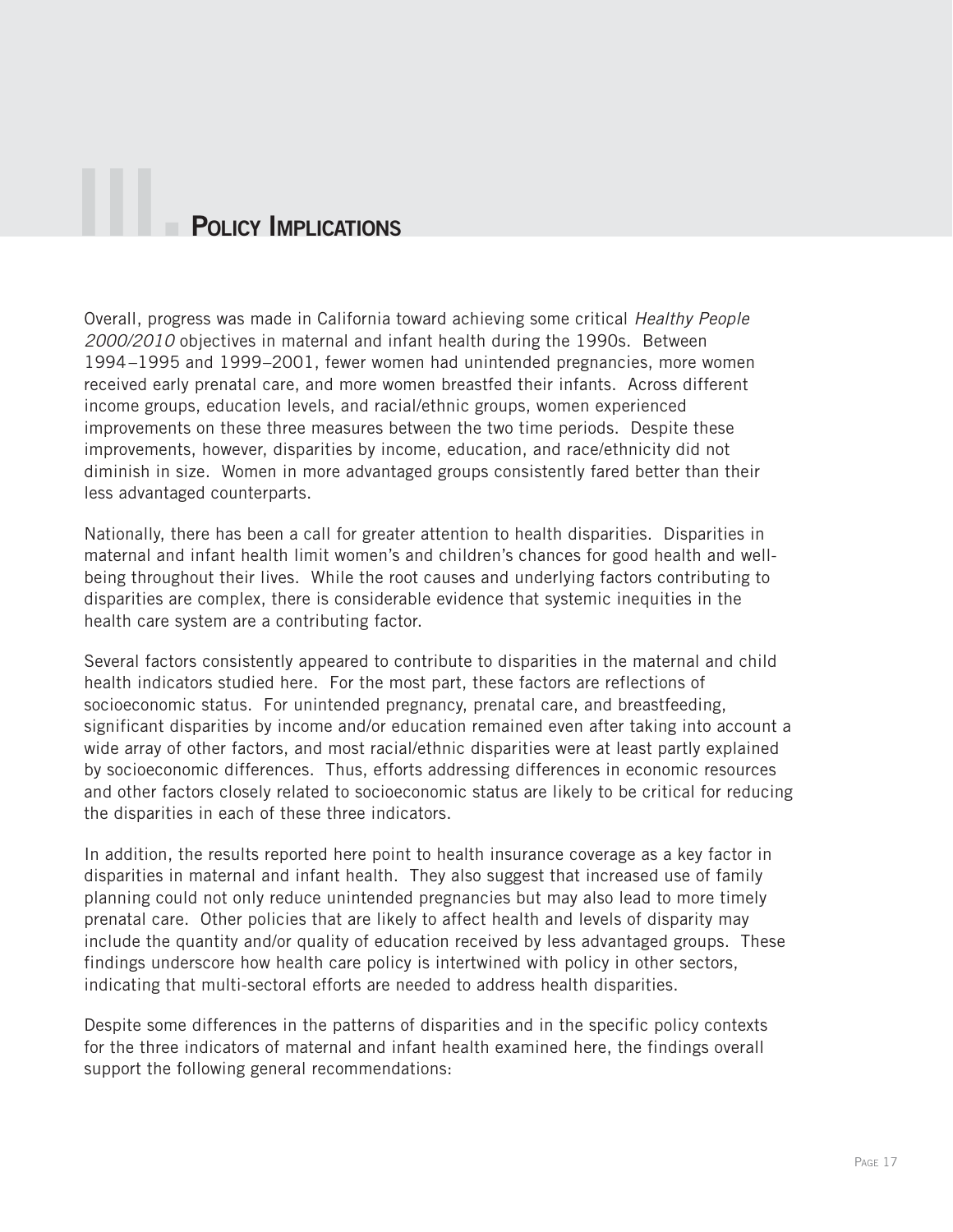**Identifying and targeting the vulnerable subgroups is critical for closing the gaps.** Consistently, the findings demonstrate that the least-advantaged groups fare worst in maternal and infant health outcomes. For each outcome, there were absolute improvements overall and among women in many social groups between 1994–1995 and 1999–2001. However, without relatively greater improvements among women in the least-advantaged groups, the relative disparities did not diminish, suggesting that targeted efforts that are tailored toward the socioeconomic and racial/ethnic groups at greatest risk will be needed to make significant progress on eliminating disparities. This challenge is bound to grow as all of the states, and particularly California, face severe budget shortfalls that threaten services for vulnerable women and families.

#### **Efforts to eliminate disparities must also reach a broader spectrum of childbearing women.**

While certain groups are at greatest risk for poor outcomes, this report shows that even groups that are not the most vulnerable fell short of meeting the *Healthy People* targets for unintended pregnancy and prenatal care. Because most childbearing women in California are in groups at elevated risk, efforts must focus on a broader spectrum of the population. Even women with moderate incomes and those with some college education were found to have higher rates of unintended pregnancy, late prenatal care, and lower rates of breastfeeding than their higher-income and higher-education counterparts.

**Continue monitoring disparities to identify groups at risk and assess progress.** This research highlights the importance of looking beyond aggregate figures when monitoring health status and outcomes. Overall patterns can obscure significant disparities between subgroups. As shown by the examples in this issue brief, social and economic disparities are complex issues, involving a number of factors that interact in complicated relationships. Looking beneath the overall trends helps reveal the levels of disparity, the subgroups that are at greatest risk, and the different factors that are likely to play a role in health inequities.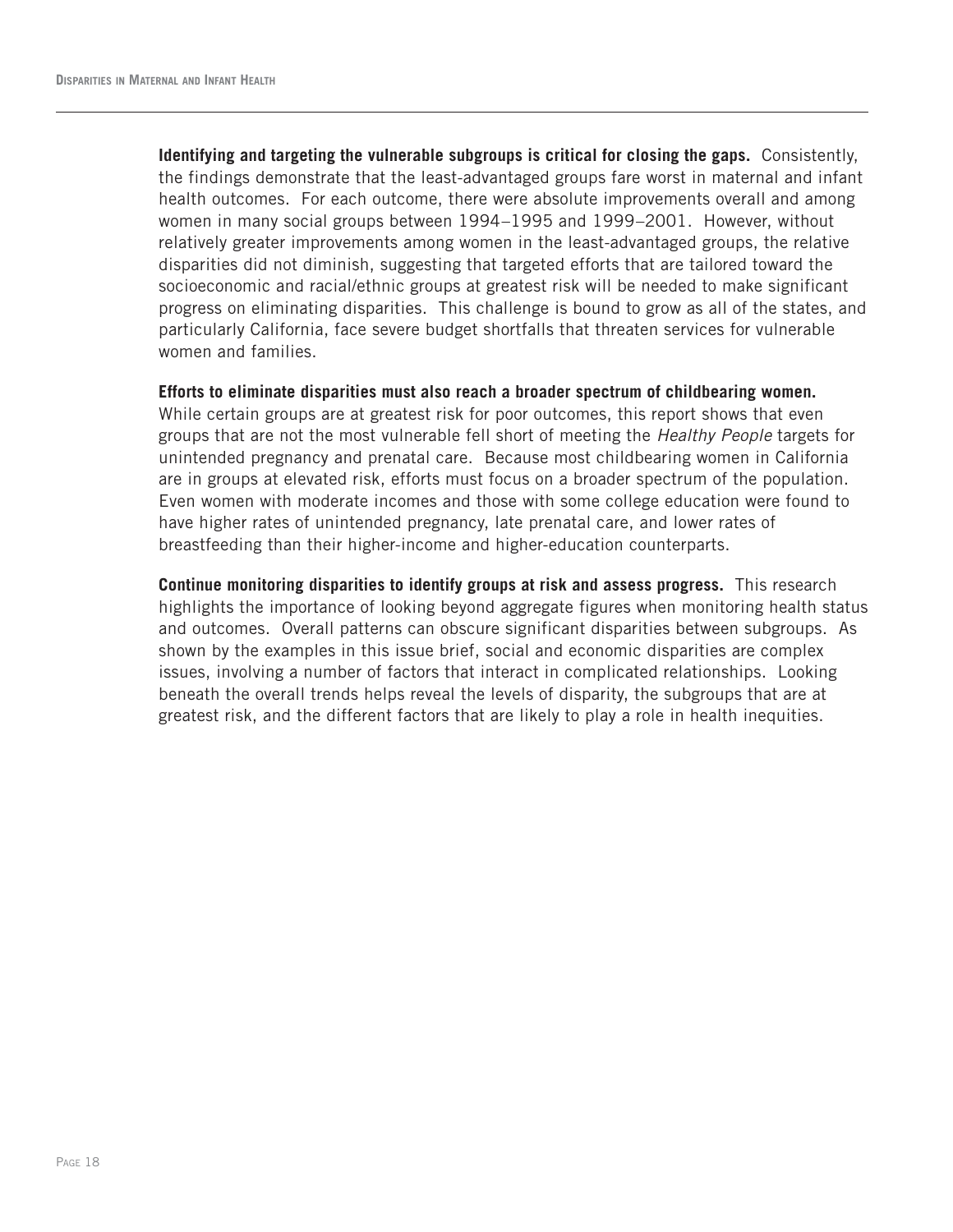#### **Conclusion**

The findings reported here demonstrate what can be learned from a practical approach to studying disparities in these and other indicators—an approach that can be adapted with appropriate modifications by other researchers, including those in state health departments. (A more detailed explanation of this approach will be available in the December 2004 issue of the *American Journal of Public Health.*) While monitoring and research are surely not sufficient to eliminate health disparities, they are essential for assessing our progress and helping to identify priority areas. Having information to measure and understand the disparities is critical for formulating effective strategies and targeting limited resources.

The economic recession and budget crises now faced by California and other states are of great concern, threatening severe cuts in services that are likely to have contributed to earlier improvements in maternal and infant health and health care. In California, the Medicaid program faces the possibility of broad-scale reform with unknown consequences for the family planning program, which has been critical in serving low-income women and is often held up as a model for other states. In such an environment, close monitoring of disparities at the state level will be particularly crucial, both to assess and improve the effectiveness of policies and programs and to document needs for additional resources.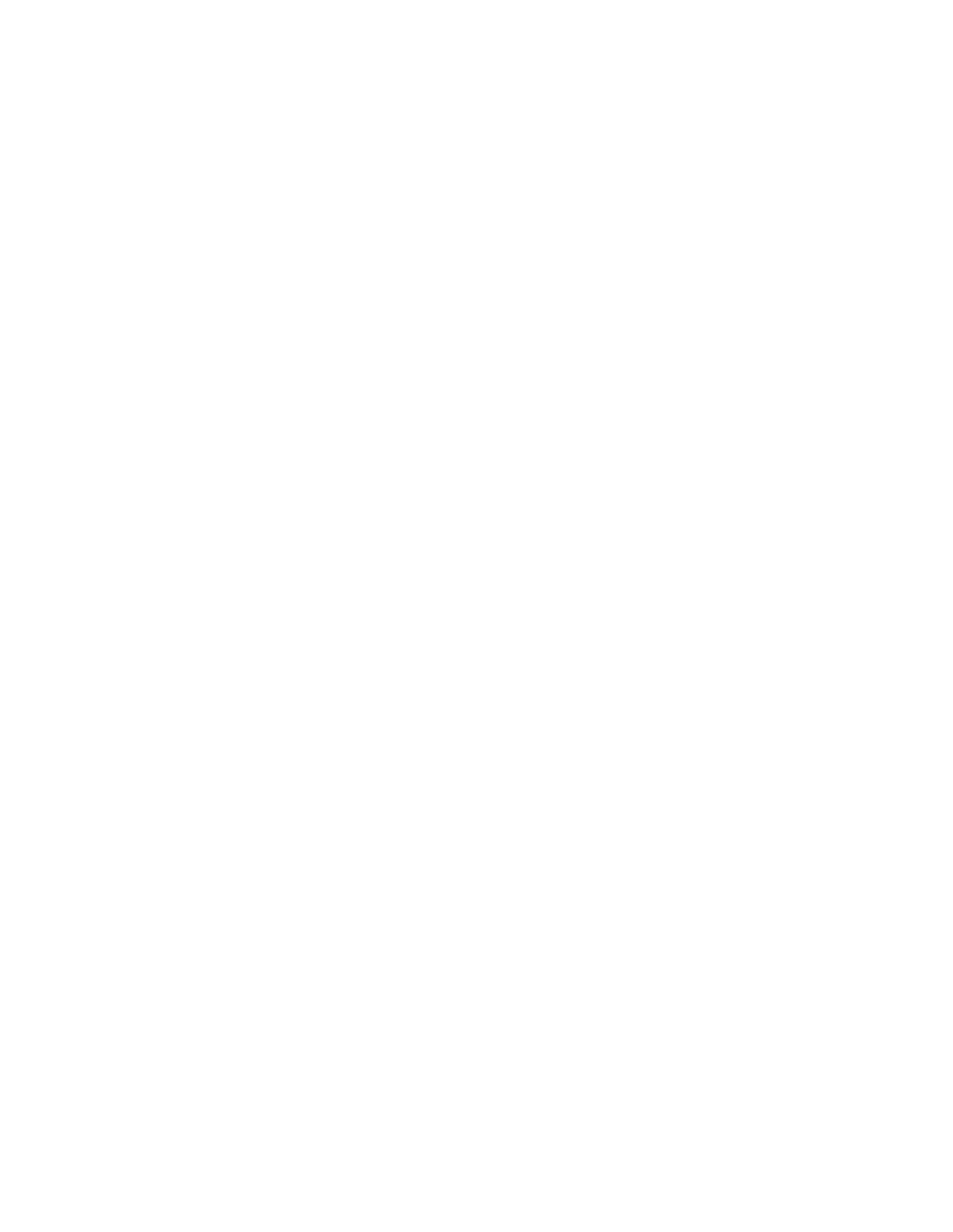### **APPENDIX: METHODS**

A brief summary of methods is given here. More detailed information on the data sources is available from the authors.

#### **Data Sources and Limitations**

This report summarizes cross-sectional data from two California statewide-representative postpartum surveys linked with birth certificates. The most recent data were obtained in 1999 through 2001 as part of the Maternal and Infant Health Assessment (MIHA), an ongoing population-based survey of mothers a few months after they deliver liveborn infants in California; MIHA is a collaborative effort of the California Department of Health Services Maternal and Child Health Branch and the University of California, San Francisco, Department of Family and Community Medicine. Modeled on CDC's Perinatal Risk Assessment Monitoring System (PRAMS), MIHA is an annual mail survey with telephone follow-up to non-respondents; approximately 3,500 mothers are surveyed annually, totaling 10,519 in 1999–2001. The Access to Maternity Care Study (ATM), conducted in 1994–95, interviewed 10,132 mothers of liveborn infants during their postpartum stays in a representative sample of California hospitals. Both surveys were linked with birth certificates, and samples were similar to the statewide maternity populations during the corresponding time periods. Response rates for MIHA and ATM were approximately 71% and 86%, respectively.

Although many of the methods and questions used were similar for both surveys, differences in the sampling designs for the two surveys indicate that comparisons between the two time periods should be made with some caution. Because only two time periods were studied, we were unable to estimate actual time trends.

#### **Health indicators, social groups, and explanatory factors examined in this study:**

**Which maternal and infant health outcome indicators were studied? Unintended pregnancy:** Percentage of childbearing women who reported (a) not trying to get pregnant (1994–95) or (b) not wanting to get pregnant (1999–2001).

**Delayed or no prenatal care:** Percentage of childbearing women who received no prenatal care during the first three months of pregnancy (first trimester), because they either began prenatal care after the first trimester or received no care at all.

*No breastfeeding:* Percentage of childbearing women who (a) did not plan to breastfeed when interviewed during their delivery stays (1994–95) or (b) had never breastfed when interviewed 2–7 months after giving birth (1999–2001).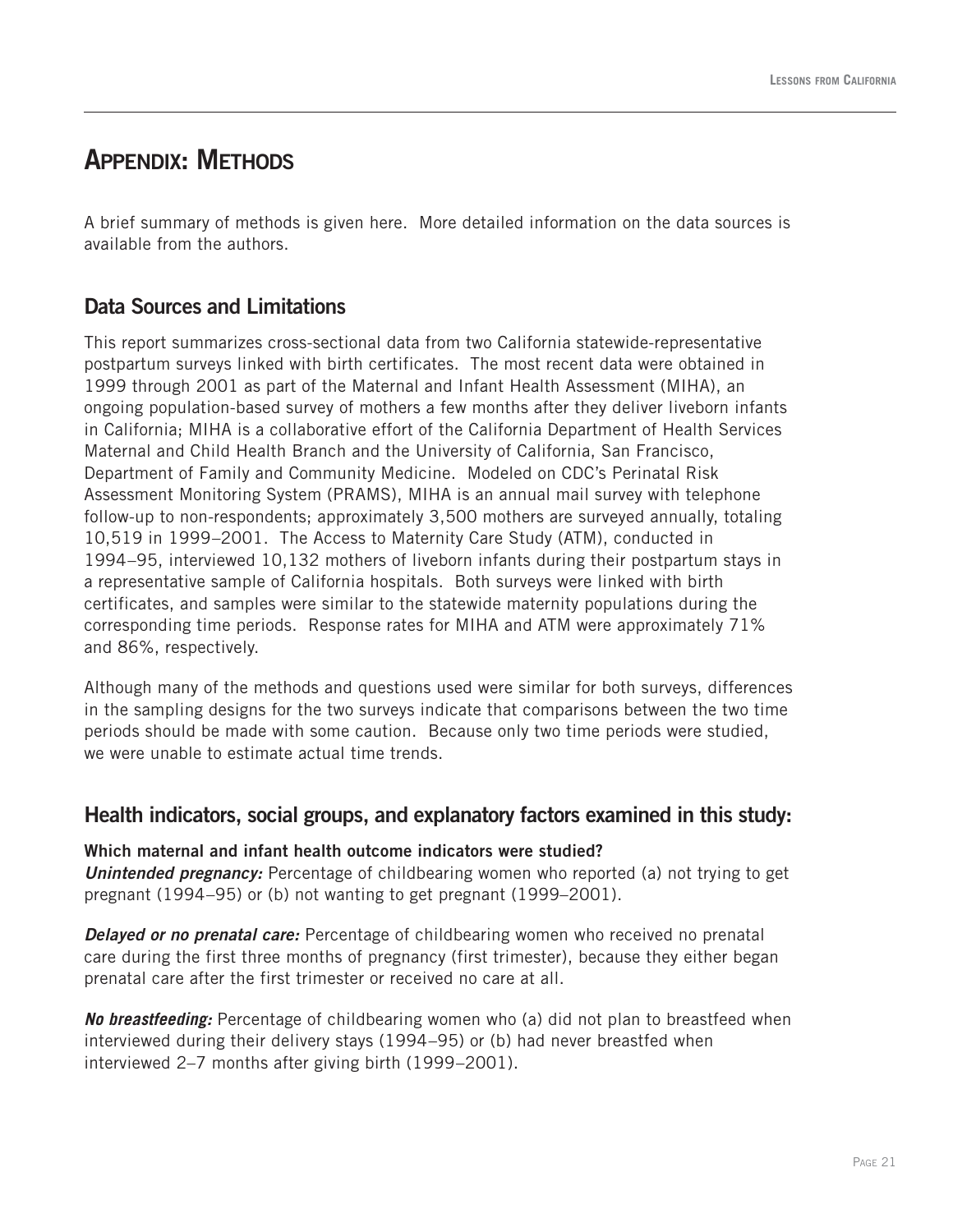#### **How were social (socioeconomic and racial/ethnic) groups characterized at the individual or household level?**

*Income:* Self-reported family income during pregnancy as a percentage of the federal poverty level (\$17,650 for a family of four in 2001), categorized as 0–100%, 101–200%, 201–300%, 301–400%, or above 400% of poverty. Because nearly 11% of the MIHA sample lacked income data, a category was included for missing income. Unintended pregnancy analyses are limited to women with incomes at or below 400% poverty because women with higher incomes were not asked about pregnancy intention in 1994–1995.

*Education:* A woman's self-reported highest completed level of education (did not complete high school, high school graduate or received GED, some college, college graduate).

*Race/ethnicity:* Self-reported race/ethnicity categorized as African American, Asian or Pacific Islander, European American (including women from Spain and the Middle East), Latina, or Native American/Alaskan Native. Latinas were further categorized as foreign- or US-born.

#### **What other potential explanatory factors were examined in relation to each of the three maternal or infant health indicators in 1999–2001?**

Based on the literature and our hypotheses, we examined the following factors (listed by indicator) in addition to the woman's family income, education, and racial/ethnic group:

**Unintended pregnancy:** Education level of baby's father, woman's age, total number of births, marital status, insurance coverage before pregnancy, regular source of care before pregnancy, language spoken at home, smoking during pregnancy, drinking alcohol during pregnancy, and the "sense of control" a woman felt she had over her life.

*Delayed or no prenatal care:* Education level of baby's father, woman's age, total number of births, marital status, insurance during the first trimester, regular source of care before pregnancy, language spoken at home, importance of prenatal care to others, smoking during pregnancy, drinking alcohol during pregnancy, "sense of control," and pregnancy intention.

*No breastfeeding:* Education level of baby's father, woman's age, total number of births, marital status, insurance during pregnancy, language spoken at home, importance of prenatal care to others, number of prenatal care visits, smoking during pregnancy, whether she took folic acid or multivitamins before pregnancy, "sense of control," feelings about the pregnancy, multiple births, length of hospital stay, low birth weight, cesarean section, whether on WIC during pregnancy, and body-mass-index before pregnancy.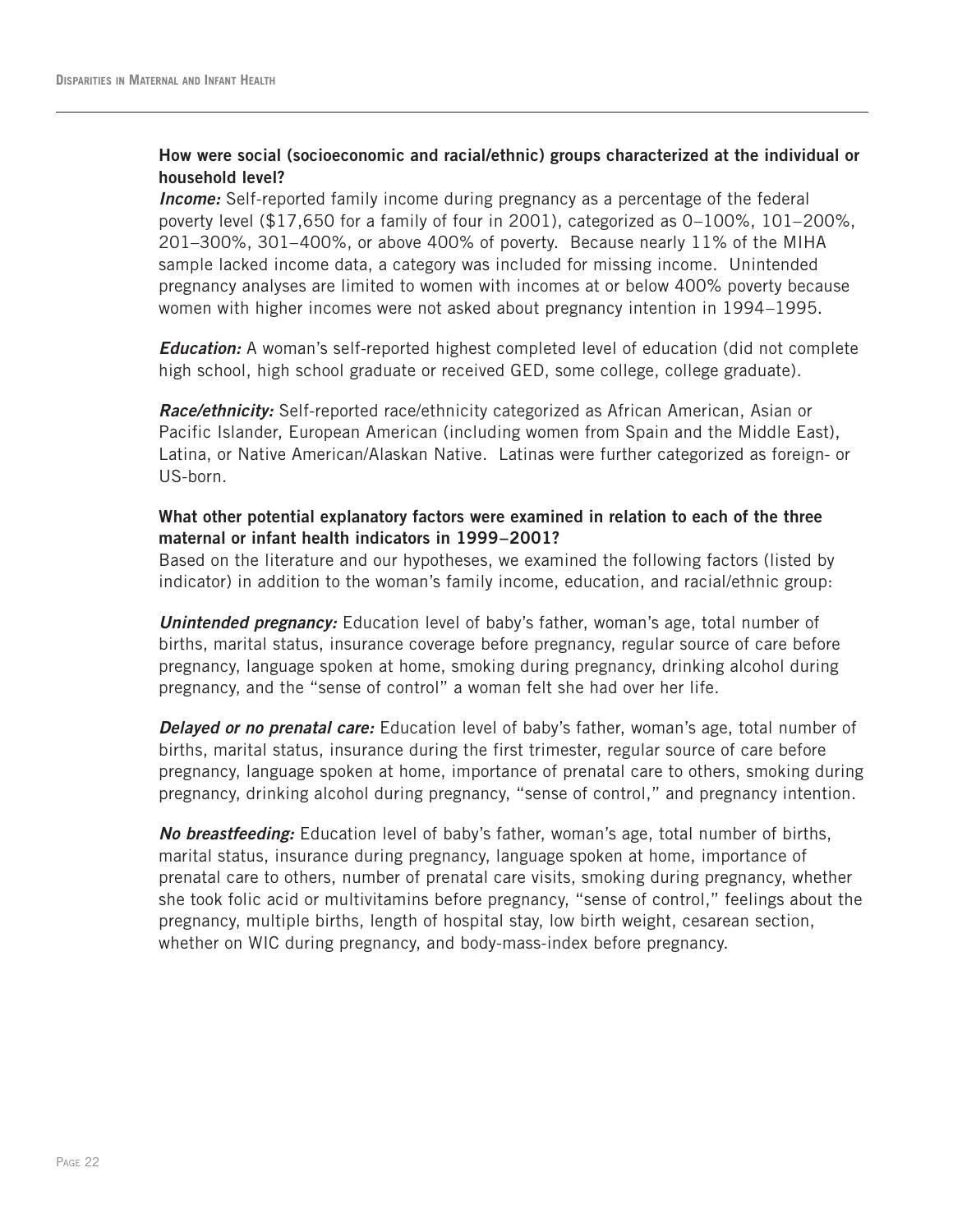### **ANALYSES**

*Descriptive analyses:* **measuring and tracking social disparities in the three maternal and infant health outcome indicators.** We first described the distributions of income, education, and race/ethnicity in each time period. We next determined the prevalence of the maternal and infant health indicators in each income, education, and racial/ethnic group in 1994–1995 and 1999–2001, and calculated the relative risk of a poor outcome in each social group using the most advantaged corresponding group (women with incomes above 400% of poverty, college graduates, or Whites, respectively) as the reference.

*Explanatory analyses:* **examining specific social groups and risk factors.** Using 1999–2001 data because they are the most recent, we examined the role of potential explanatory factors in the observed disparities by: (1) in each income, education, and racial/ethnic subgroup, examining the prevalence of and relative risks associated with potential explanatory factors; and (2) multivariate logistic regression analyses of (a) the whole sample, to identify factors associated with significant reductions in the odds ratios reflecting disparities by income, education, or race/ethnicity; and (b) the *at-risk social groups* (those disadvantaged groups with high relative risks of an adverse outcome on a given indicator), to identify significant risk factors for these women.